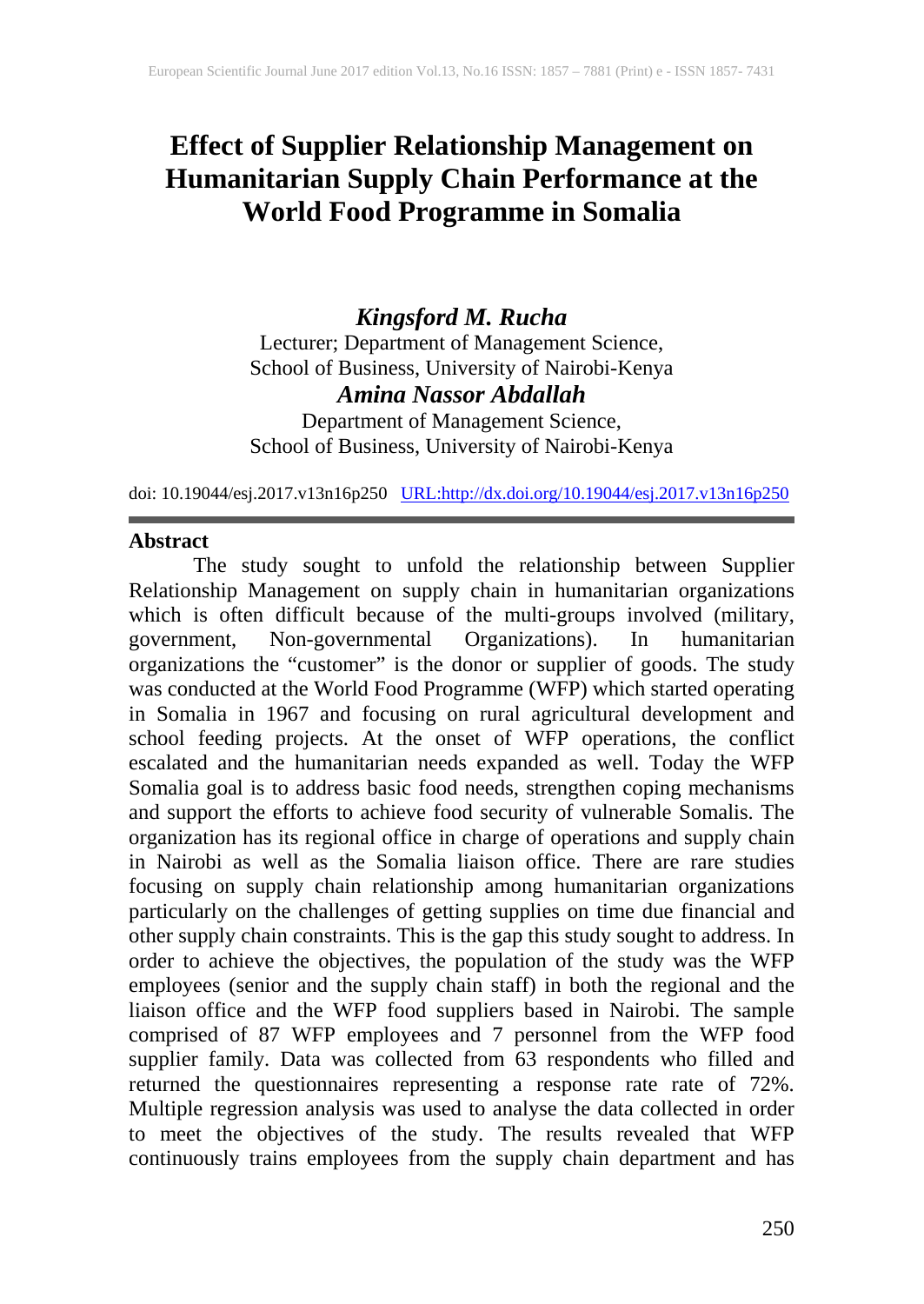mechanisms for ensuring suppliers conform to quality standards. It was also found that ICT is used in the execution and management of purchase orders. On WFP humanitarian supply chain performance, results indicated that WFP Somalia delivers defect free food supplies to beneficiaries by working closely with the internal staff and the logistics operators. The study recommends that WFP's management should begin rewarding suppliers who share information for effective supply chain management. The organization should not only have multiple supply tiers but should also be well vast with each tiers risk profile to enable the organization mitigate any unforeseen events that may affect delivery of supplies especially during emergencies.

**Keywords:** Procurement, operations management, supplier relationship, humanitarian supply chain

### **Introduction**

Supplier Relationship Management (SRM) is a comprehensive approach to managing an organization's interactions with the firms that supply the products and services it uses (Lamming, 2005). SRM plays an important role in the reduction of costs and the optimization of performance in organizations. SRM is understood as the sourcing policybased design of strategic and operational procurement processes as well as the configuration of the supplier management (Appelfeller & Buchholz, 2005). SRM includes both business practices and software and is part of the information flow component of supply chain management (SCM). SRM practices create a common frame of reference to enable effective communication between an enterprise and suppliers who may use quite different business practices and terminology. As a result, SRM increases the efficiency of processes associated with acquiring goods and services, managing inventory, and processing materials (McLachlin & Larson, 2011).).

Theories underpinning this study are Social Exchange Theory (SET), Resource Dependency Theory (RDT) and Theory of Dual Economies (TDE). SET attempts to study inter-organizational relationships from the dyadic perspective, concentrating on the social structure of the relationship rather than the transaction (Homans, 1958). SET posits that all human relationships are formed by the use of a subjective cost-benefit analysis and the comparison of alternatives. As a result actors will remain in a relationship as long as there is value to be had (Cropanzano & Mitchell, 2005). The Resource Dependency Theory (RDT) posits that no single firm has all the resources and functions needed to operate successful. This therefore means that organizations have to enter into exchange relationships with other organizations.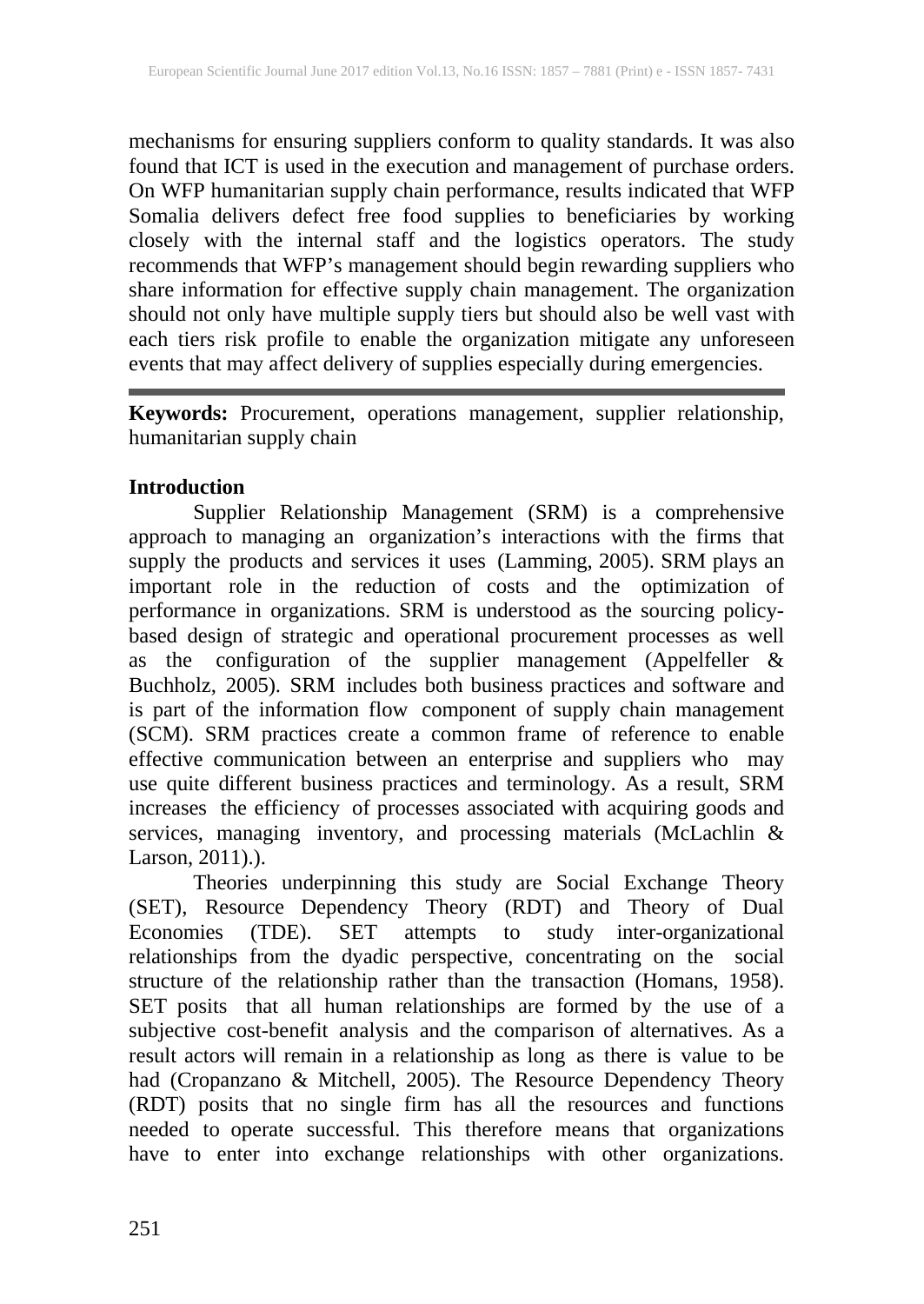Theory of Dual Economies posits that the dual economy would help large firms survive in world of uncertainty and flux through shifting most of the production and therefore certain risks to the secondary actor. Because small suppliers want to come out of the periphery, this has triggered new buyer-supplier relationships (Berger & Piore, 1980).

World Food Programme (WFP) is providing school meals to relieve hunger and boost enrolment rates, particular of girls by providing take-home family rations for girls attending schools to incentivize parents (WFP, 2015). According to Clarke and Herbst (1997), WFP started operating in Somalia in 1967, focusing on rural agricultural development and school feeding projects. The onset of conflict escalated humanitarian needs and WFP expanded its programmes. WFP Somalia aims to address basic food needs, strengthen coping mechanisms and support the efforts to achieve food security of vulnerable Somalis so they can cope more effectively with hardships. This study aims to investigate how WFP manages the relationship with its suppliers and the effect this has on its performance.

### **Supplier Relationship Management (SRM)**

In today's economies, many organizations get a large majority of their product value from their supply base. Over the past century, outsourcing of services, materials, and manufacturing has grown tremendously as companies have implemented more cost- effective and leaner operating models (Cannon & Homburg, 2001). According to Cox, (2004), purchased items represent approximately 60% of the total cost of goods sold. This trend is expected to continue as companies have realized the necessity of focusing their resources on their core businesses and competencies and on outsourcing auxiliary functions in which they do not have a competitive advantage. This will allow companies to reduce costs and enhance customer responsiveness as well as optimize resource utilization. As a result of this, many organizations will come to rely heavily on, not only securing the correct supply base, but also on maintaining strategic relationships with suppliers. This is especially important in the procurement of direct, strategic materials, which are procured from a small number of trusted vendors (Lascelles & Dale, 1989).

SRM allows for the development and maintenance of these strategic relationships with key suppliers and forces enterprises to adopt a new way of thinking about the supply chain and supply chain transparency. Rather than seeking the greatest short-term advantage in each transaction, suppliers and their customer organizations seek to work together in close collaboration for long-term mutual advantage (Shin, Collier & Wilson, 2000). These relationships require a new level of trust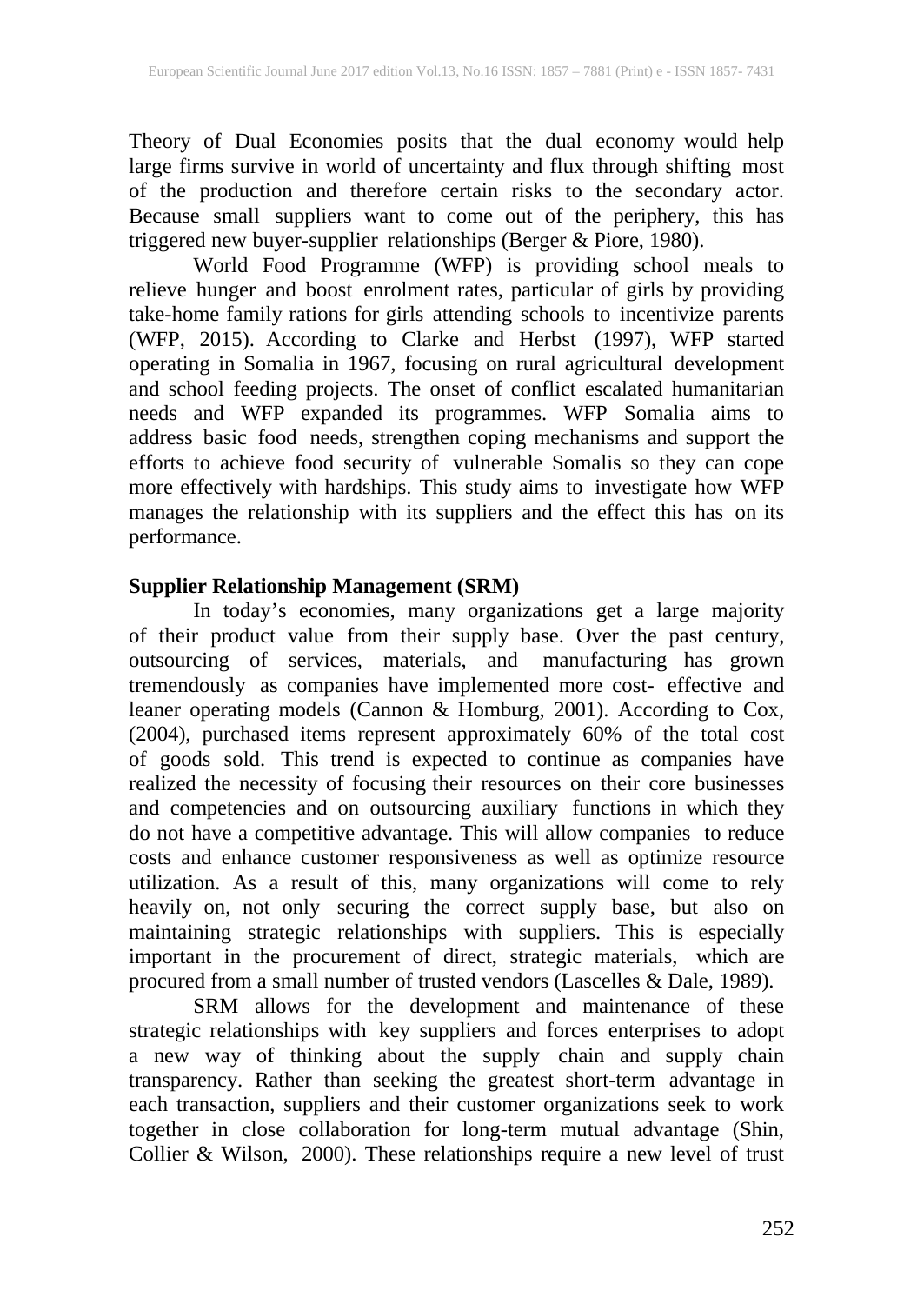and commitment that, in past the absent. The trust and commitment mentioned above, motivates suppliers to share their manufacturing, engineering, transport expertise with the organization. By gaining access to this intellectual capital, the organization will be able to design better products and implement leaner and more efficient manufacturing processes. Supplier expertise on transport economics can also be employed by the organization to cut distribution costs and get to market quicker. Cost reductions can be passed onto consumers as decreased prices and this, together with increased speed to market, increases the organizations profitability and strategic competitive position (Shin, Collier & Wilson, 2000).

### **Humanitarian Supply Chain (HSC)**

Humanitarian supply chain is the process of getting aid in the form of goods and services to the beneficiaries requiring the goods. Fritz Institute (2006) defines the term humanitarian supply chain as a process that integrates coordinates and controls the movement of materials, goods and related information from suppliers and donors to meet beneficiary requirements in a timely manner. Humanitarian supply chain covers disaster relief as well as continuous support for developing regions. Thomas (2004) explains that humanitarian supply chain entails the processes of planning, implementing and controlling the efficient, cost effective flow and storage of goods and materials as well as related information from the point of origin to the point of consumption for the purpose of alleviating the suffering of vulnerable people. The function encompasses a range of activities, including preparedness, planning, procurement, transport, warehousing tracking and tracing, customs and clearance.

Humanitarian supply chain shares some common aspects with their commercial supply chain in that in both sides the most must be obtained out of scarce resources and limited budgets. Additionally in HSC, it is important to reach more beneficiaries in need and serve them more quickly. Also, donors increasingly demand accountability, transparency and value for money in return for their sponsorship. Meeting these higher challenging performance and accountability standards requires humanitarian organizations to be more professional in their approach to managing their operations (Thomas & Kopczak, 2005) as 80 percent of humanitarian aid operations comprise supply chain management (Van Wassenhove, 2006).

There exist two types of risk that affect the effectiveness and the efficiency of humanitarian supply chains: the disruption risk and the coordination risk. Whereas the disruption risk relates to complexity and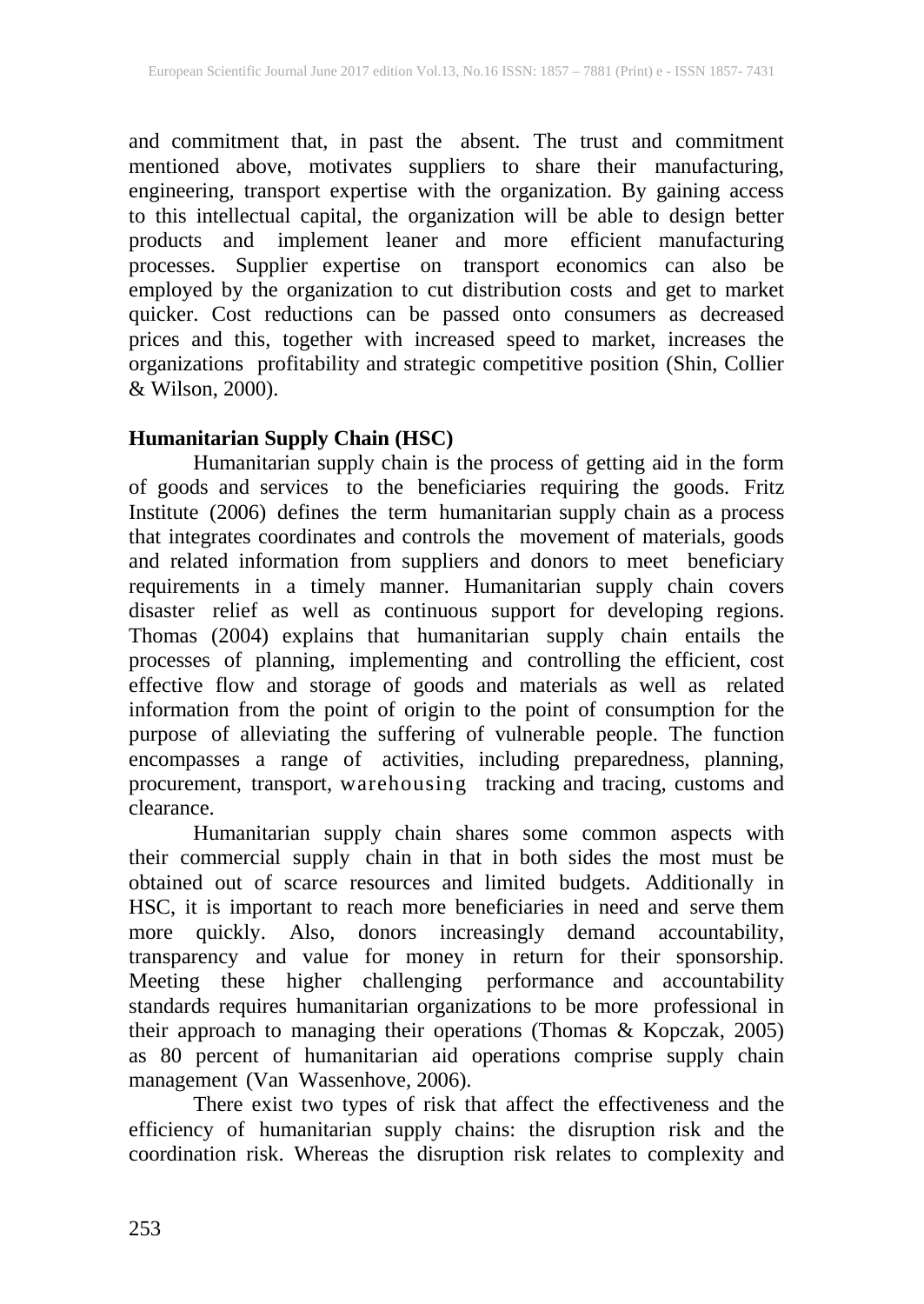geographical dispersion, the coordination risk refers to ensuring both demand and supply match with each other, despite the pressures of costconscious lean and leaner designs. In order to eliminate the coordination risk and achieve economies of scale Schulz and Blecken (2010) suggest the use of collaboration amongst key actors, such as between service providers and humanitarian relief organizations.

### **World Food Programme (WFP)**

The World Food Programme is the world's largest humanitarian agency fighting hunger worldwide. In [emergencies,](http://www.wfp.org/emergencies) the agency gets food to where it is needed, saving the lives of victims of war, civil conflict and natural disasters. After the cause of an [emergency](http://www.wfp.org/preventing-hunger) has [passed,](http://www.wfp.org/preventing-hunger) WFP uses food to help communities rebuild their shattered lives (WFP, 2015). WFP is part of the United Nations system and is voluntarily funded. Created in 1961, WFP pursues a vision of the world in which every man, woman and child has access at all times to the food needed for an active and healthy life. WFP works towards that vision with sister UN agencies; the Food and Agriculture Organization [\(FAO\)](http://www.fao.org/) and the International Fund for Agricultural Development [\(IFAD\)](http://www.ifad.org/) as well as other government, UN and NGO partners. WFP reaches more than 80 million people with food assistance in 75 countries each year (WFP, 2015).

In Somalia, a country ravaged by unending conflicts, WFP provides school meals to relieve hunger and boost enrolment rates, particular of girls by providing take-home family rations for girls attending schools to incentivize parents (WFP, 2015). According to Clarke and Herbst (1997), WFP started operating in Somalia in 1967, focusing on rural agricultural development and school feeding projects. The onset of conflict escalated humanitarian needs and WFP expanded its programmes. WFP Somalia aims to address basic food needs, strengthen coping mechanisms and support the efforts to achieve food security of vulnerable Somalis so they can cope more effectively with hardships.

WFP's programmes range from relief, which is provided during emergencies, to activities designed to strengthen the resilience of emergencies, to activities designed to strengthen the resilience of households against future shocks, such as droughts and floods (WFP, 2015). WFP is now using a targeted approach to relief assistance for people and communities in crisis, including social safety nets and livelihood support projects, some of which are provided on a seasonal basis when needs are greatest, such as between harvests. The organization is also concentrating on nutritional programming. The nutrition strategy in Somalia focuses on treatment of both chronic and acute malnutrition during the current emergency, as well as implementing activities that concentrate on preventing people from becoming malnourished. During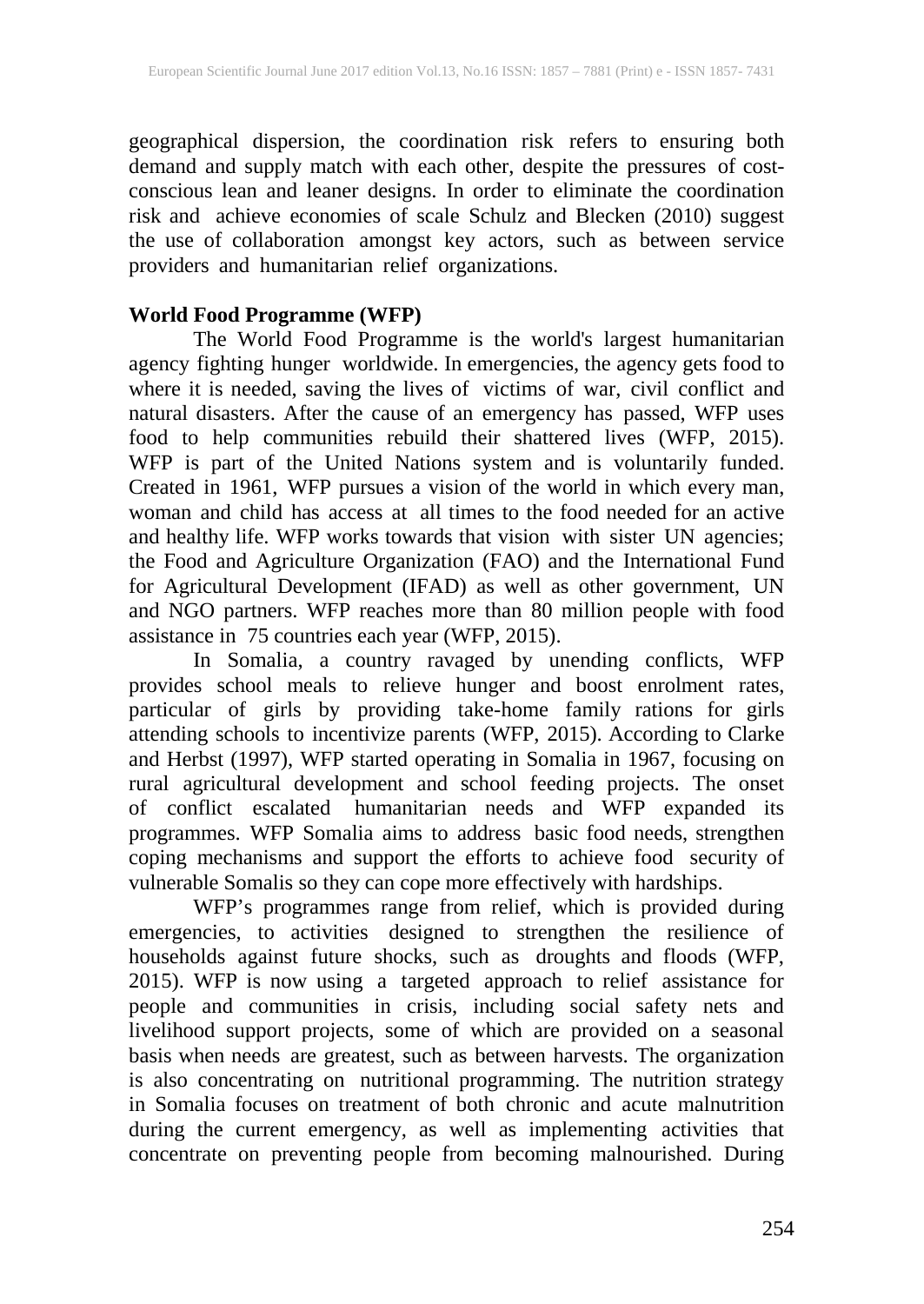lean or dry seasons in highly food insecure areas, WFP provides family rations to malnourished mothers and young children who are part of our supplementary feeding programmes (WFP, 2015). WFP has regional offices around the world as well as country offices. The regional office overseeing operations within the region is based in Nairobi as well as the Somalia liaison office. For food, WFP operates on three levels: Headquarters, regional and local. WFP's regional and country offices have delegated authorities to carry out their own procurement up to established financial limits. Purchases beyond these limits are conducted by WFP Headquarters Procurement (WFP, 2015).

In WFP, distributing safe and healthy food commodities is a collaborative effort throughout the entire supply chain, which involves suppliers, buyers, and governments at country, regional, and global levels. WFP endorses a comprehensive food safety and quality management system to control and manage the quality of the food delivered, from primary production to food distribution and final consumption. The system promotes adherence to standards in the form of food specifications, monitoring of vendors' performance (food suppliers, laboratories and inspection companies), improving the nutritional value of the food commodities and specialized nutrition products, and capacity building of actors throughout the supply chain. The World Food Programme's (WFP) Purchase for Progress (P4P) pilot program connects smallholder farmers (SHF) to markets using WFP's position as a major staple food buyer. WFP purchases more than 75 percent of its food annually from developing countries (WFP, 2015).

WFP aims to improve integrated supply chain for food commodities by better linking demand forecasting, supply strategies and logistics capacity. The Logistics Development Unit (LDU) supports the Procurement Division in developing an integrated process, an optimal supply and delivery plan and a clear sourcing strategy for each region. LDU is the logistics and supply chain research and innovation division located within WFP's Logistics Division. By bringing together technology, expertise and best practices from humanitarian field, academia, private sector and government partners, LDU works across WFP divisions to develop supply chain strategies and solutions that increase operational efficiency and effectiveness, provide visibility in supply chains, build internal and partner humanitarian response capacity and promote a culture of continuous improvement. The organization has a supply chain performance management scorecard covering end-to-end operations from sourcing to final delivery of food to beneficiaries (WFP,  $2015$ ).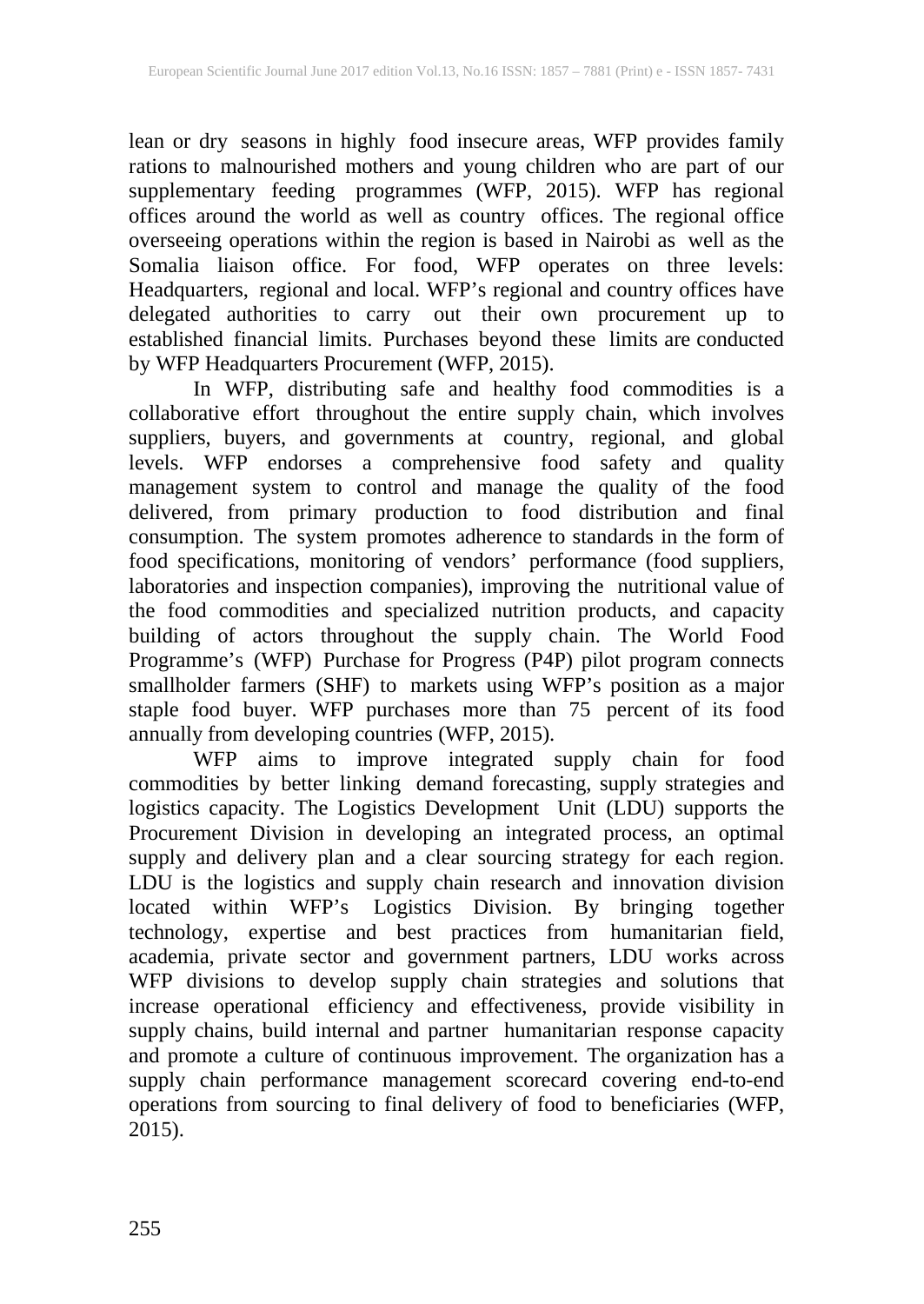### **Supply Chain Performance**

The primary goal in relief operations is to minimize the response time (to deliver supplies to the areas as they are needed). Moreover, relief efforts generally operate on limited funds, which increase the importance of efficient (low cost) inventory management systems (Beamon & Balcik, 2008). When disasters strike, relief organizations respond by delivering aid to those in need. Their supply chains must be both fast and agile, responding to sudden-onset disasters which may occur in cities such as New Orleans, or on the other side of the globe in places like rural Pakistan. Since 2004, two large-scale natural disasters have captured the attention of the international media: the 2004 tsunami and the 2005 earthquake in South Asia. Disasters of this magnitude cause donors, beneficiaries, and the media to closely monitor how quickly and efficiently relief organizations are able to respond. A disaster response operation involves trade-offs of speed, cost, and accuracy with regard to the type of goods that are delivered and their quantities. Balancing these trade-offs requires a means of measuring supply chain performance; however, the inability to centrally capture time and cost data related to the procurement and distribution of goods has prevented a systematic process of performance measurement from being implemented (Beamon & Balcik,  $2008$ ).

Critical operations performance objectives are crucial factors that are strategically important to organizations. Being strategically important means that the performance objectives have to be considered as strategic goals to be achieved and the primary aim of the operations function is to deploy the appropriate resources to support the achievement of those goals. Typically, the operations performance objectives are specifically related to satisfying customers requirements. In general, the fundamental performance objectives that apply to all types of organization and are closely related to customer satisfaction requirements are speed, dependability, flexibility, quality, and cost (Bhagwat, & Sharma, 2007). Speed means doing things quickly. It is about delivering goods and services to customers as fast as possible. This involves making quick decisions and rapidly moving materials and information inside the operations. Dependability means doing things on time and as promised. It is about developing trustworthiness. Dependability can be achieved through the use of reliable equipments, effective communication, efficient scheduling systems, motivated workforce and transparency of processes (Batista, 2009).

Flexibility is about being able to change the operations to fulfill new requirements. As requirements can change over time, organizations need to develop operations ability to introduce new or modified products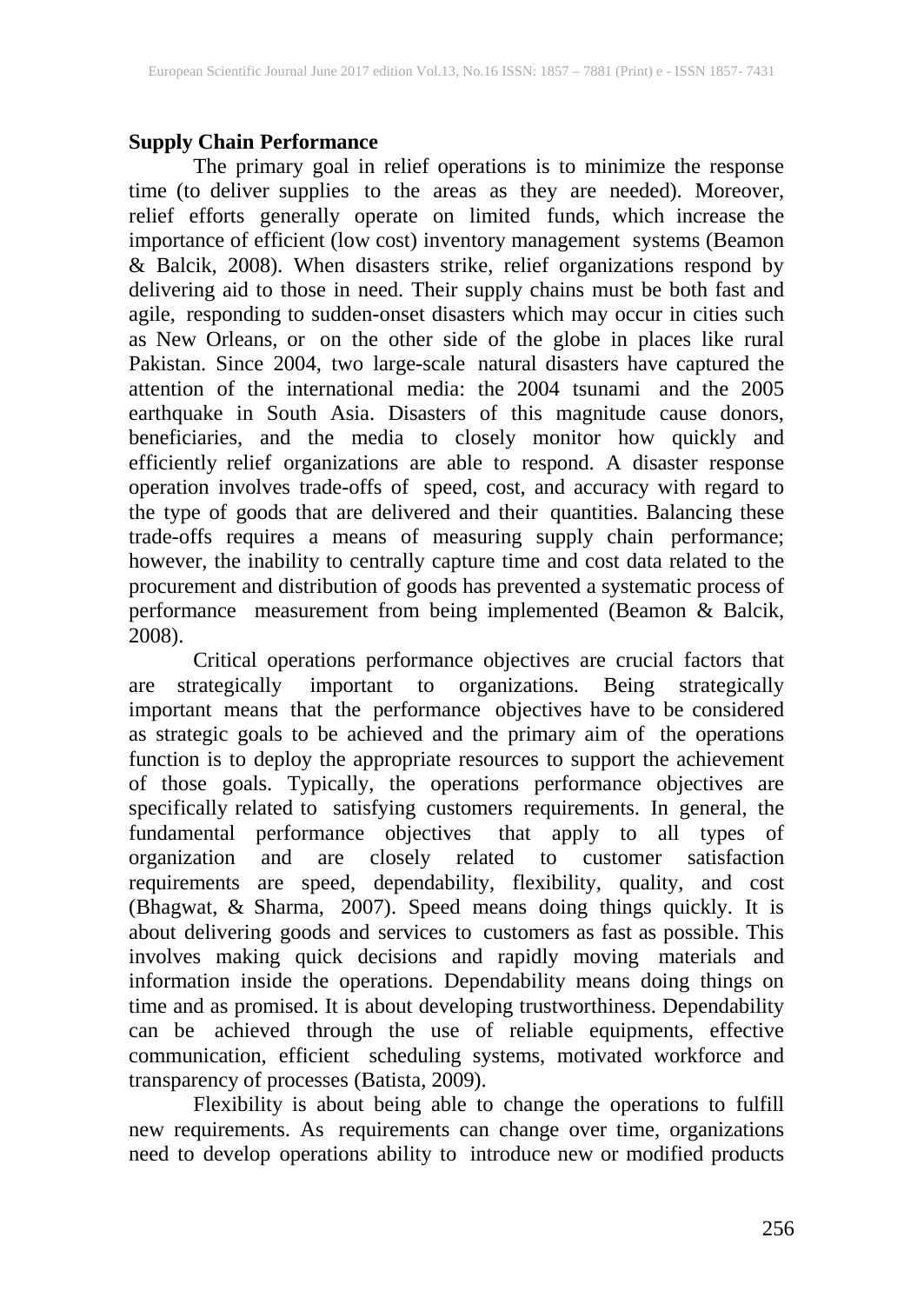and services. Flexibility also involves volume flexibility (the ability to change volume of output over time) and delivery flexibility (the ability to change delivery time). Flexibility can be achieved to the use of more versatile equipments, suppliers with good flexibility performance and multi-skilled workforce among others (Bhagwat, & Sharma, 2007). The quality objective can be achieved by the provision of error-free products or services that fulfill customer requirements. This requires skilled workforce, adequate job specifications, proper technologies, and effective communication. Lower cost of production or service delivery reflects to the customer in form of lower price. Cost reduction can be achieved by developing good relationships with suppliers, good negotiation of supplying contracts, getting the right mix of resources and facilities as inputs (Batista, 2009).

### **Research Problem**

Coordination in humanitarian organizations is often difficult because of the many groups involved (military, government, NGO's), and often inadequate infrastructure. Moreover, in humanitarian supply chain, the "customer" is usually the donor or supplier of goods, rather than the recipient of the aid the programme is designed to help. These donors must be sold by showing the donation is being used properly. Although aid effectiveness as an operational goal of humanitarian organizations is often criticized since it overlooks other goals such as equity, this does not mean that efficiency should be discarded. This is because beneficiaries require humanitarian agencies to demonstrate operational efficiency especially when disasters strike since this can save lives. This means that an organization that does not have a supplier relationship management strategy may fail to attain operational efficiency hence failing to achieve their main objective (saving lives) due to delayed delivery, high costs and poor quality. This therefore calls for supply relationship management on the part of humanitarian agencies.

Various studies have been conducted on supplier relationship management. Samuel (2014) conducted an empirical study on the effect of buyer- supplier partnership on better service delivery within nongovernmental organizations involved in humanitarian work, taking the case of World Vision International. Results showed that there were longterm supplier relations in sourcing. Paiva, Phonlor and D'avila (2008) analyzed the influence of the buyer-supplier relationship continuity on service performance among companies that are users of international maritime transport belonging to the machinery and food industries. Results showed that traditional performance criteria like delivery, dependability and cost clearly are influenced by the aspects related to the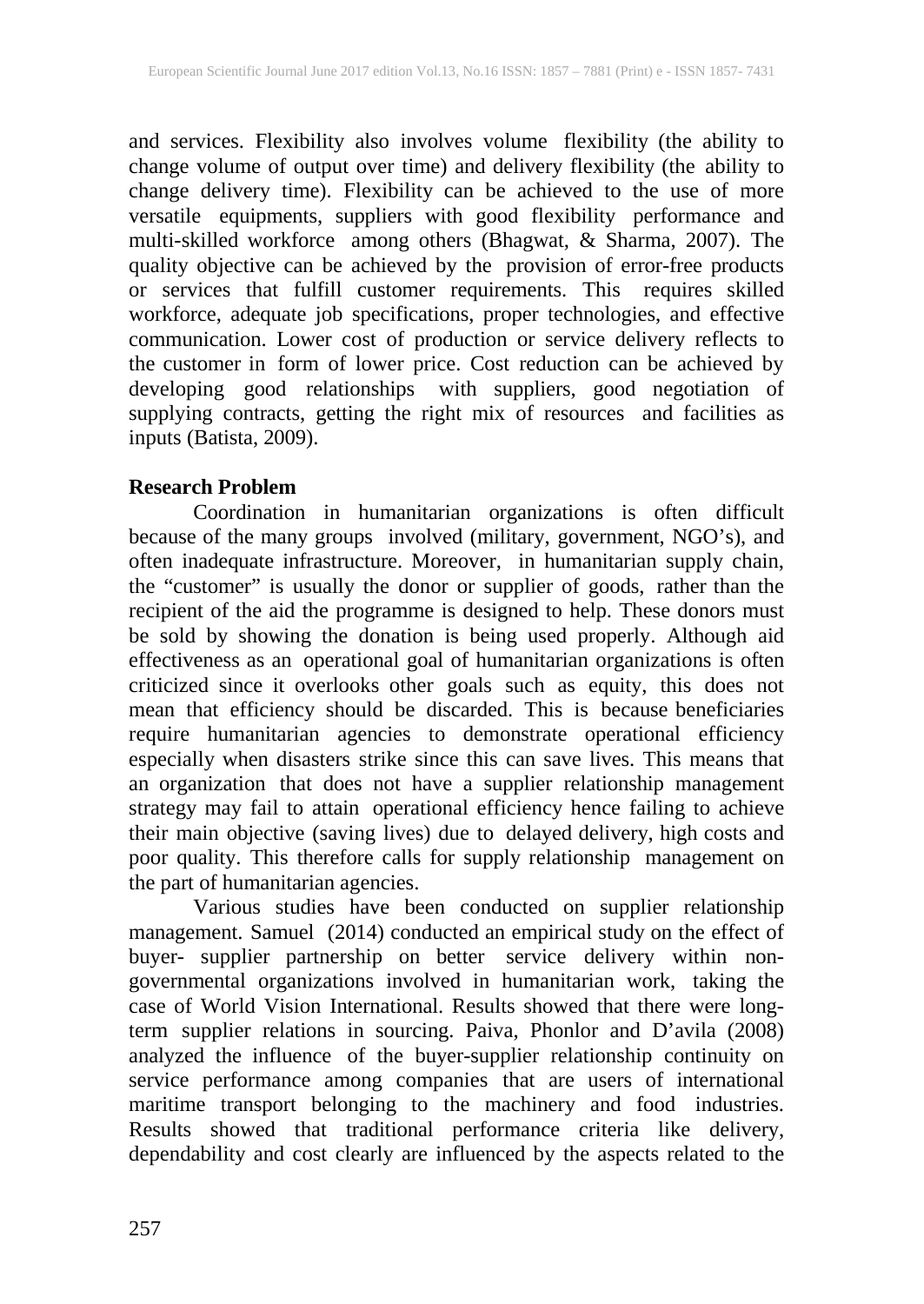management of the relationship. This includes information exchange, trust and interaction between the parts.

Mettler and Rohner (2009) studied supplier relationship management taking a case study in the context of health care by illustrating the impact of the implementation of SRM principles in a leading Swiss hospital. The findings from the case study showed that the hospital was applying industrial supply management practices and tools. Locally, Ndambuki (2013) studied the relationship between supply chain integration and supply chain performance of international humanitarian organizations in Kenya. Results showed that information sharing resulted in reduced lead-time in the organizations, improving supply chain performance and easy order processing while integration resulted in increased efficiency. However, no local study has focused on supply chain relationship among humanitarian organizations; despite the challenges they get in getting supplies on time due to financing and other constraints, a gap that the present study aimed to fill by studying supplier relationship management in humanitarian supply chain at the World Food Programme in Somalia. The study aimed to answer the following question; what is the effect of supplier relationship management on the service performance of World Food Programme in Somalia?

#### **Research Objective**

The objective of this study was to investigate the effect of supplier relationship management on supply chain performance at the World Food Programme in Somalia.

### **Literature Review**

Organizations that practice SRM end up improving their supply chain performance. Continuous maintenance of a good relationship with your suppliers will protect an organization from the problems of quality, increase efficiency and hence improve performance. This applies to all organizations, whether commercial or humanitarian. Without SRM, operations will slow down or even stop when business is booming because suppliers will tend to prioritize customers who have maintained a good relationship with them. With SRM, the supplier is made part of the organization and will always keep that particular organization in mind. Organizations should develop and maintain long term relationships with suppliers by sharing information, managing the supplier performance and using information technology in supply chain management.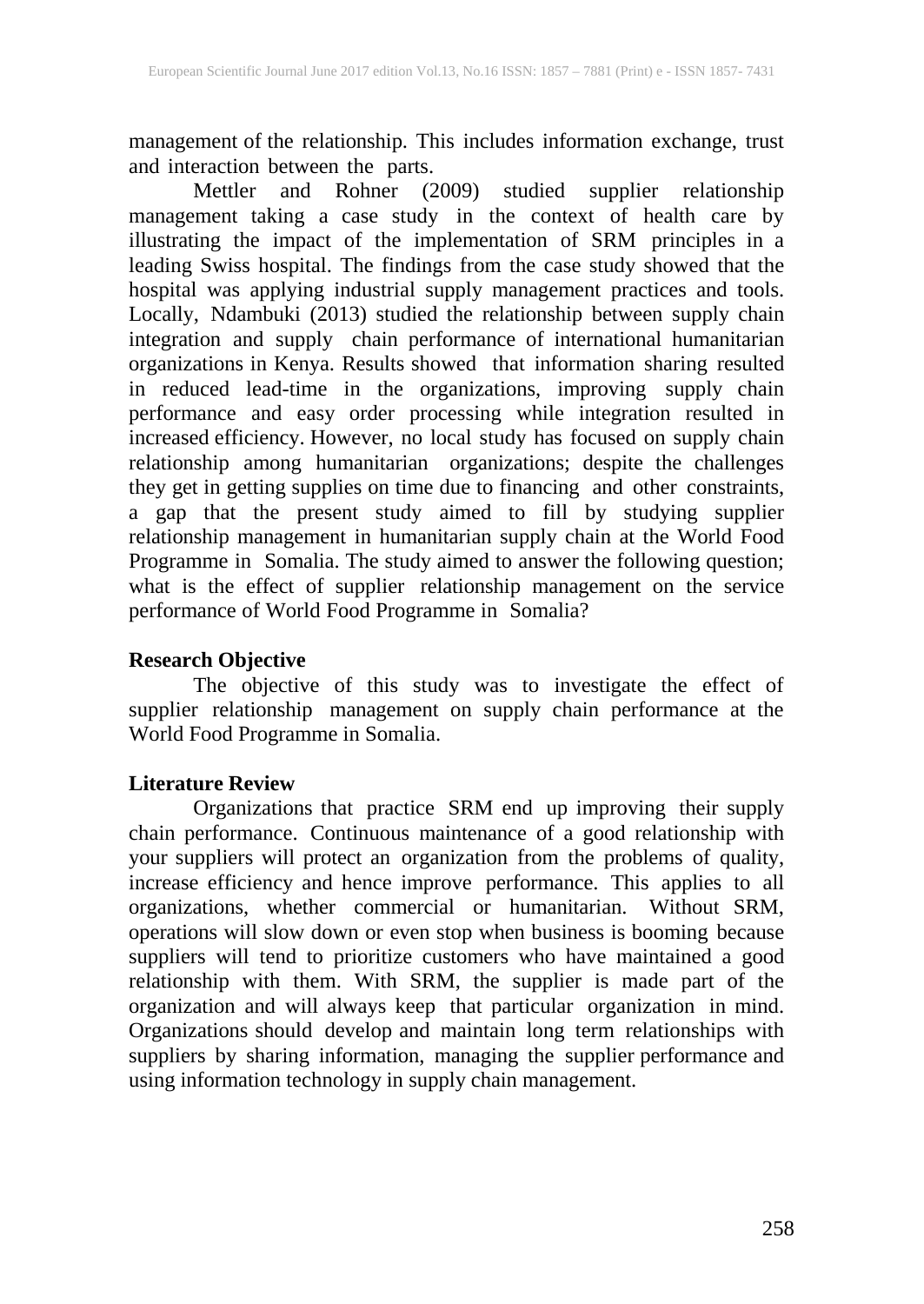### **Data Analysis**

The data was analyzed using the IBM Statistical Program for Social Sciences ((SPSS) version 21. Descriptive statistics was used to summarize the data. This included percentages and frequencies. Tables, pie charts and other graphs were used to present the data collected for ease of understanding. Measures of central tendency were used (mean, standard deviation median, mode and percentages). Multivariate regression was used to determine the effect of SRM on service performance. The regression model was;

 $Y = \beta_0 + \beta_1 X_1 + \beta_2 X_2 + \beta_3 X_3 + \beta_4 X_4 + \beta_5 X_5 + \varepsilon$ 

Where:  $Y =$  Performance (quality, cost, dependability, flexibility and cost)

 $X_1$ = Information Sharing

 $X_2$  = Multiple Tiers for Value Generation

 $X_3$  = Knowledge Management

X4= Supplier Performance Management

 $X_5$ = IT and Supplier Relationship Management, where;

 $ε = Error term/Erroneous variables.$   $β_0 = constant/the minimum change in$ Y when the rest of the variables are held at a constant zero.  $\beta_1$  = measures the rate of change in Performance as a result of the rate of change in information sharing. $\beta_2$ = measures the rate of change in Performance as a result of the rate of change in Multiple Tiers for Value Generation.  $\beta_3$ = measures the rate of change in Performance as a result of the rate of change in Knowledge Management.  $\beta_4$ = measures the rate of change in Performance as a result of the rate of change in Supplier Performance Management.  $\beta_5$  = measures the rate of change in Performance as a result of the rate of change in IT in Supplier Relationship Management

### **Results and Discussion**

This chapter presents analysis and findings of the study as set out in the research methodology. The results of the investigation of the effect of supplier relationship management on humanitarian supply chain performance at the World Food Programme Somalia are presented. Primary data was gathered from questionnaires and interviews. Likert type questions were included whereby respondents indicated the extent to which the variables were practiced in a five point Likert scale.

### **Response Rate**

The study targeted 87 respondents in collecting data with regard the effect of supplier relationship management on humanitarian supply chain performance at the World Food Programme Somalia. Of these, 63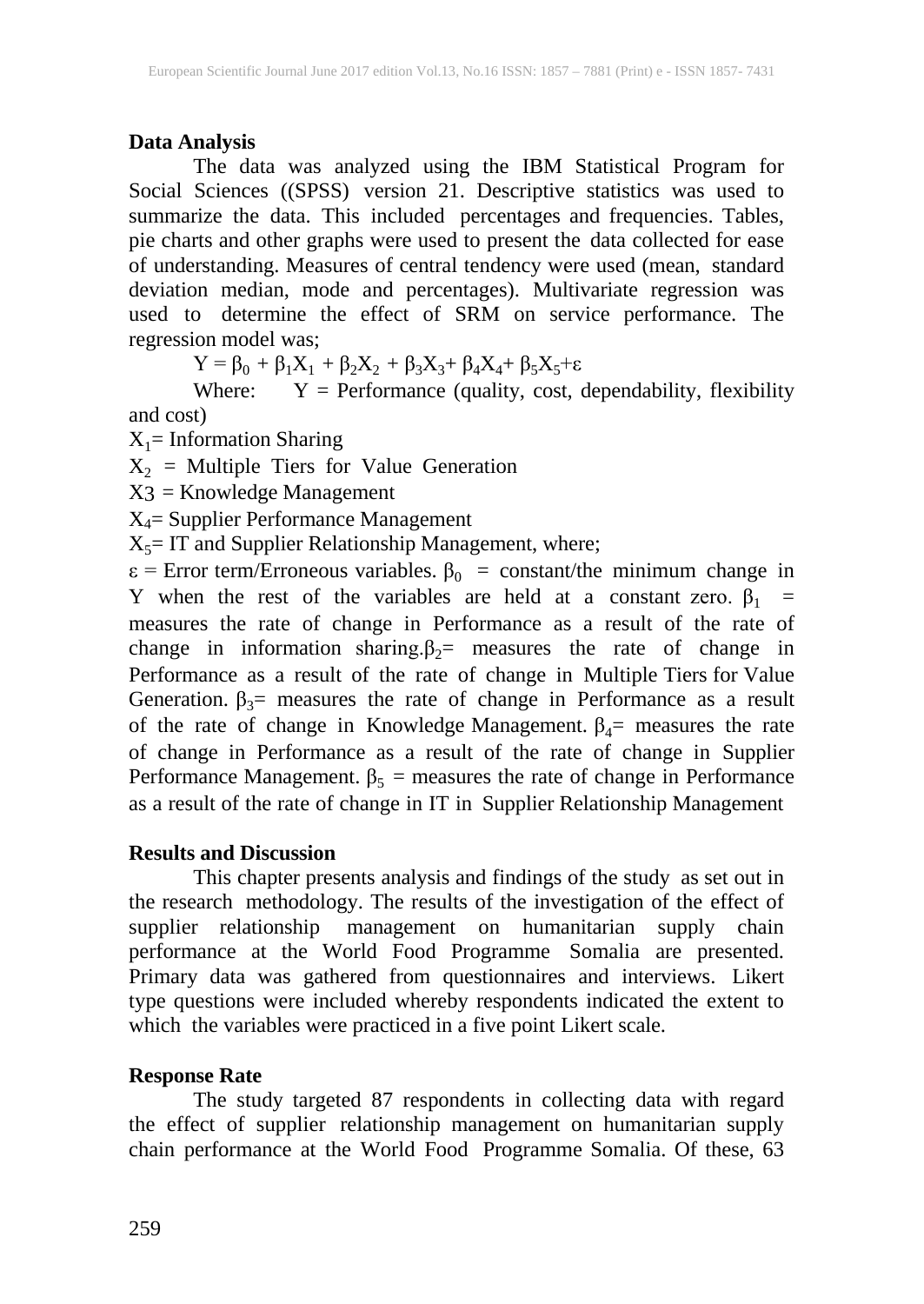### questionnaires were filled and returned while 5 suppliers were interviewed. This gave a response rate of 72% as shown on Figure1.



#### **Supplier Relationship Management Information Sharing**

Table 1: Information Sharing

|                                                                                      | Mean | <b>Std. Dev</b> |
|--------------------------------------------------------------------------------------|------|-----------------|
| My organization always shares information with suppliers                             | 4.01 | 1.11            |
| My organization has put in place measures for effective information                  | 3.89 | 1.45            |
| sharing with suppliers<br>Our suppliers always inform us in advance when they expect | 3.02 | 1.01            |
| disruptions in supplies                                                              |      |                 |
| My organization rewards suppliers who shares information                             | 2.76 | 1.12            |
| At WFP, procurement employees freely interact with suppliers                         | 3.24 | 1.09            |
| $\cdots$ $\cdots$ $\cdots$ $\cdots$ $\cdots$                                         |      |                 |

At 5% sign. level

From the findings, whether the organization rewards suppliers who shares information had a mean of 2.76, whether our suppliers always inform us in advance when they expect disruptions in supplies had a mean of 3.02, whether at WFP, procurement employees freely interact with suppliers had a mean of 3.24, whether the organization has put in place measures for effective information sharing with suppliers had a mean of 3.89 while whether the organization always shares information with suppliers had the highest mean of 4.01. According to Ounnar, Pujo, Mekaouche and Giambiasi (2007), organizations are beginning to understand and accept that if they do not open up to suppliers about their entire approach to cost investment return, it will be difficult for suppliers to contribute innovative ways to save money for both sides. With strategic information sharing between an organization and its suppliers, innovation is enhanced where suppliers are able to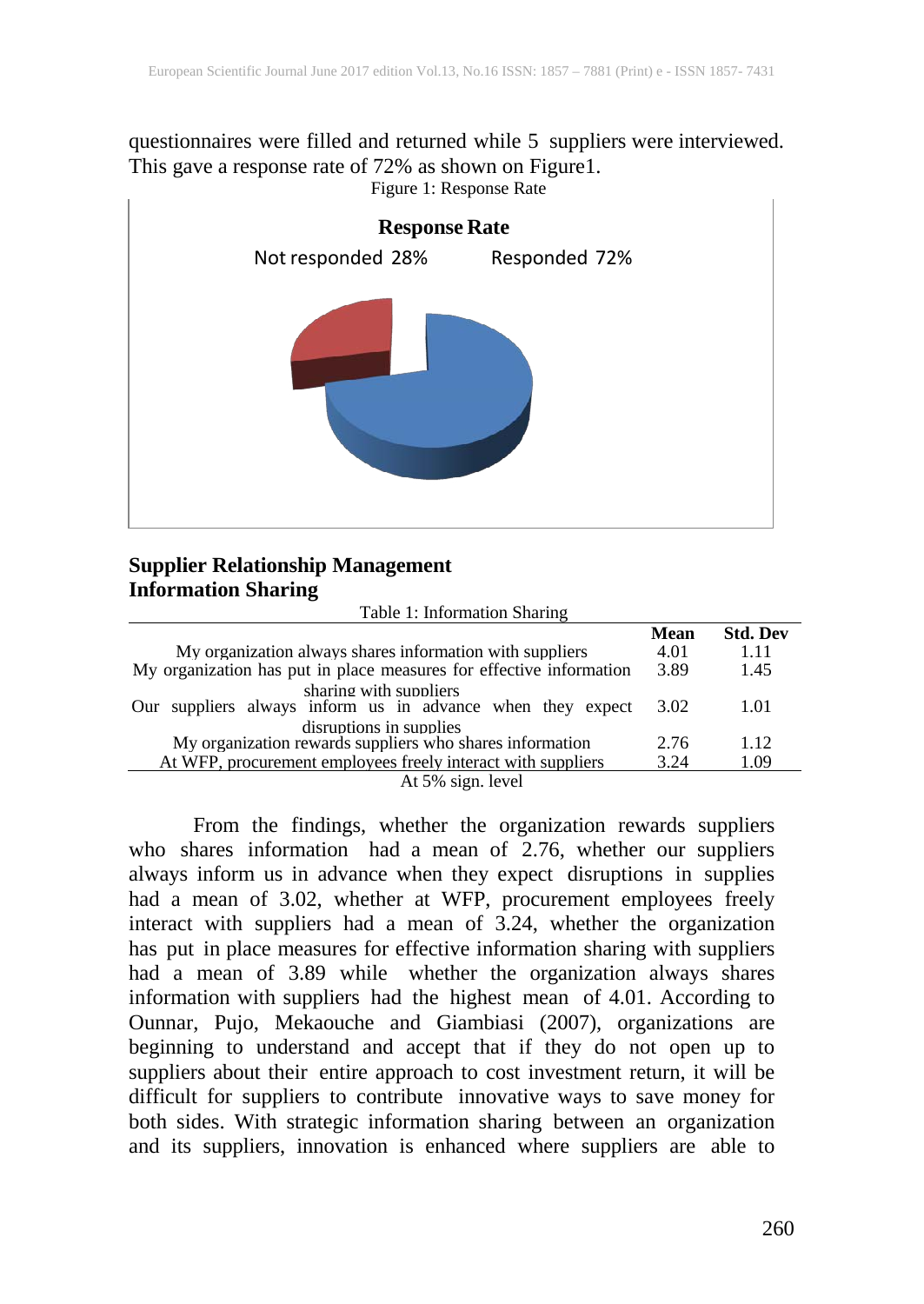save significant money for an organization and share the cost savings for the benefit of all.

| Table 2: Extent of Influence of Information Sharing |                  |         |
|-----------------------------------------------------|------------------|---------|
| <b>Extent</b>                                       | <b>Frequency</b> | Percent |
| Very great extent                                   | 21               | 33      |
| Great extent                                        | 30               | 48      |
| Moderate extent                                     | 9                | 14      |
| Little extent                                       | 3                | 5       |
| <b>Total</b>                                        | 63               | 100     |
| At 5% sign. level                                   |                  |         |

#### **Extent of Influence of Information Sharing**

From the findings, majority of the respondents, 48% said that information sharing influences humanitarian supply chain performance to a great extent followed by 33% who said that information sharing influences humanitarian supply chain performance to a very great extent

#### **Multiple Tiers Value Generation**

|                                                                                                              | Mean | <b>Std. Dev</b> |
|--------------------------------------------------------------------------------------------------------------|------|-----------------|
| WFP has multiple tier suppliers                                                                              | 3.95 | 1.13            |
| My organization ensures efficient exchange of information across<br>the multiple supplier tiers              | 3.78 | 0.76            |
| The organization has put in place enough resources to<br>manage multiple tier suppliers to avoid disruptions | 3.22 | 1.23            |
| The organization has trained employees on managing its multiple<br>tier suppliers                            | 3.12 | 0.67            |
| The organization understands the risk profiles of each supply tier                                           | 3.02 | 1.34            |
| The organization understands the number of up or down-<br>stream layers across the supply chain              | 3.21 | 0.56            |
| The organization understands the number of agents present in<br>each tier.                                   | 3.56 | 0.98            |

At 5% sign. level

From the findings, whether the organization understands the risk profiles of each tier had a mean of 3.02, whether the organization has trained employees on managing its multiple tier suppliers had a mean of 3.12, whether the organization understands the number of up or downstream layers across the supply chain had a mean of 3.21 while whether the organization has put in place enough resources to manage multiple tier suppliers to avoid disruptions had a mean of 3.22. Whether the organization understands the number of agents present in each tier had a mean of 3.56, whether the organization ensures efficient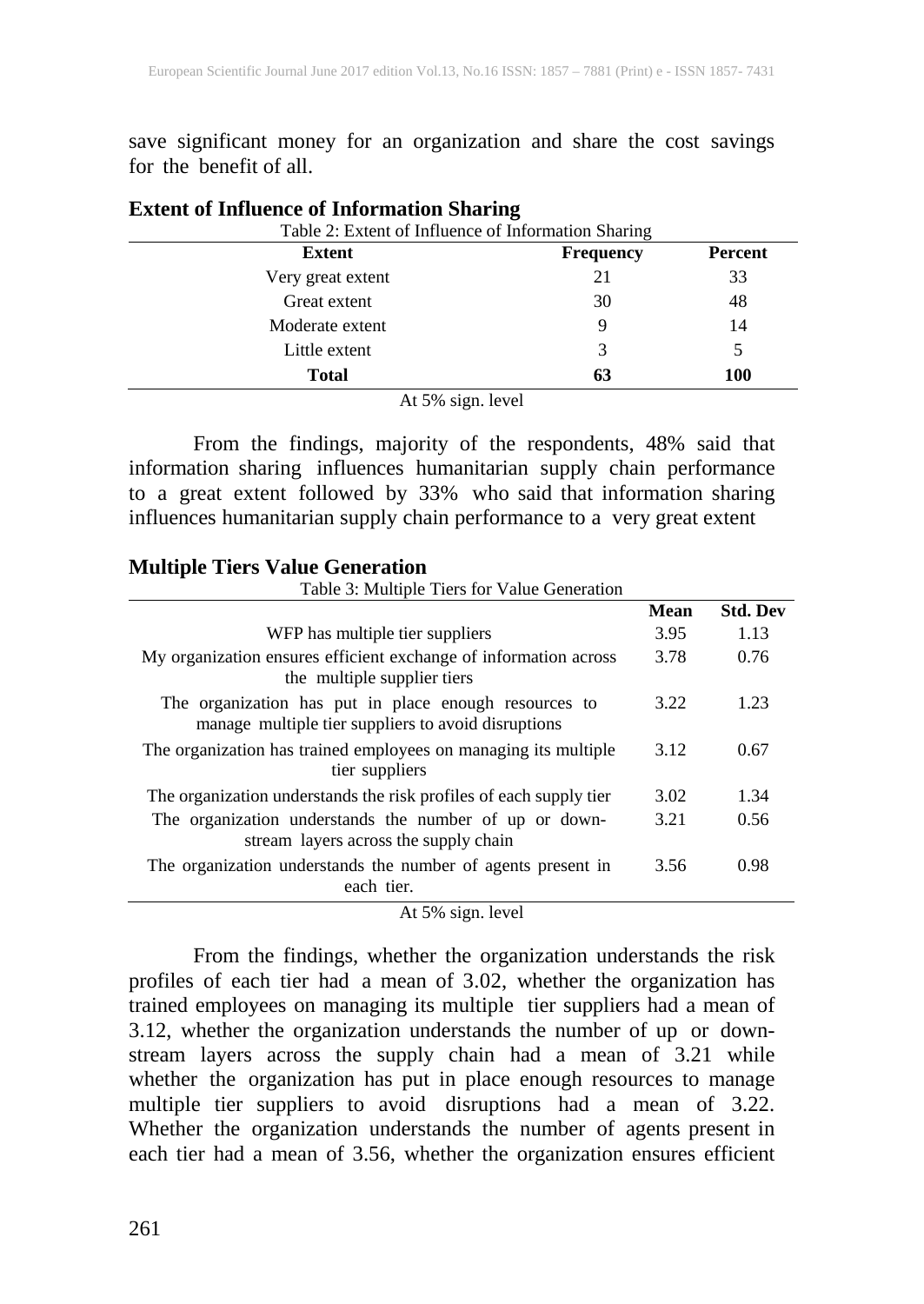exchange of information across the tiers had a mean of 3.78 while whether WFP has multiple tier suppliers had the highest mean of 3.95. This means that even though the organization had multiple supplier tiers for value generation, it did not know well the risk profile of each tier.

According to Choy, Lee and Lo (2002), developing a collaborative relationship with a supplier does not occur overnight. It takes time to strengthen the various levels of communication. However, the same strategies that applied to an organization's first-tier supplier can also be applied to multiple tiers in the supply chain. As the market of tomorrow may be driven by competing supply chains, the ability to transfer those relationship skills to multiple tiers is a major advantage for organizations. Multi-tier supplier relationships are unique because they provide an opportunity for the organization and its suppliers to discuss mutual or company values (Shin, Collier & Wilson, 2000).

| Table 4: Extent of Influence of Multiple Tiers |                   |         |  |  |  |
|------------------------------------------------|-------------------|---------|--|--|--|
| <b>Extent</b>                                  | <b>Frequency</b>  | Percent |  |  |  |
| Very great extent                              | 15                | 24      |  |  |  |
| Great extent                                   | 29                | 46      |  |  |  |
| Moderate extent                                | 15                | 24      |  |  |  |
| Little extent                                  | 3                 | 5       |  |  |  |
| No extent at all                               |                   |         |  |  |  |
| <b>Total</b>                                   | 63                | 100     |  |  |  |
|                                                | At 5% sign. level |         |  |  |  |

#### **Extent of Influence of Multiple Tiers**

From the findings, 70% of the respondents said that multiple tiers influenced humanitarian supply chain performance to a great extent.

### **Knowledge Management**

| Table 5: Knowledge Management                                                                       |             |           |
|-----------------------------------------------------------------------------------------------------|-------------|-----------|
|                                                                                                     | <b>Mean</b> | Std. Dev. |
| My organization ensures that all employees are knowledgeable in<br>most of the organization aspects | 3.46        | 1.12      |
| <b>WFP</b><br>continuously<br>employees<br>trains<br>from<br>then<br>procurement department         | 3.67        | 1.45      |
| WFP has put in place mechanisms for knowledge management                                            | 3.44        | 1.01      |
| WFP encourages individual learning                                                                  | 3.12        | 1.11      |
| At 5% sign. level                                                                                   |             |           |

From the findings, whether WFP encourages individual learning had a mean of 3.12, whether WFP has put in place mechanisms for knowledge management had a mean of 3.44, whether the organization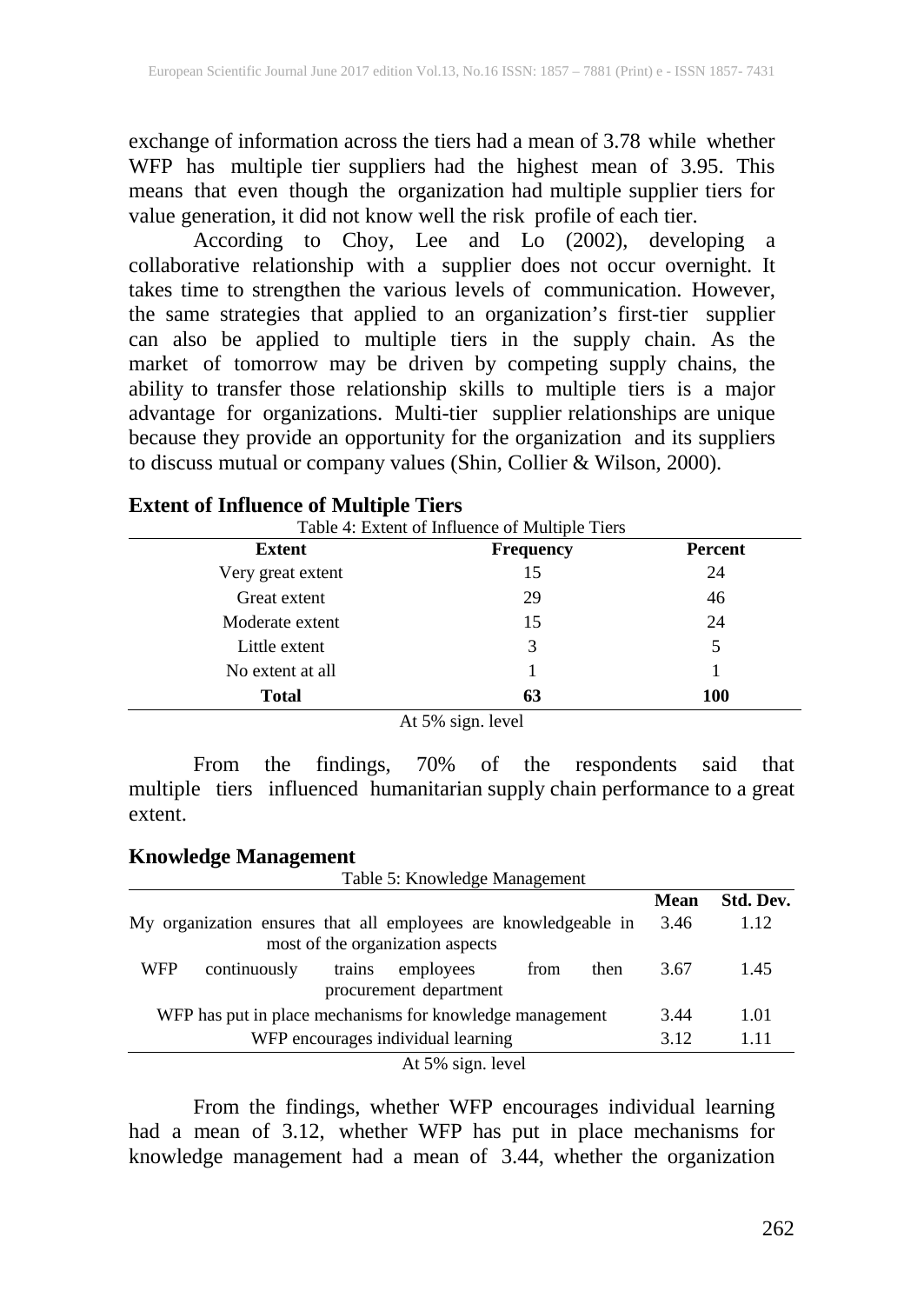ensures that all employees are knowledgeable in most of the organization aspects had a mean of 3.46 while whether WFP continuously trains employees from then procurement department had the highest mean of 3.67. This means the organization invests resources in the training of its employees in the procurement department. The findings are in agreement Inkpen and Dinur (1998) who posits that knowledge management is a critical part of supplier relationships. It can be a major advantage for a party that knows more about the other. According to Laudon and Laudon (2004), the approach to relationship management must be a team approach, not only to capture knowledge but also to ensure that the organization is not dependent on an individual to make the right decisions, have the right information or manage relationships.

### **Extent of Influence of Knowledge Management**

The study sought the respondents' opinion about the extent to which Knowledge Management influences humanitarian supply chain performance.

| <b>Extent</b>     | <b>Frequency</b>  | Percent    |
|-------------------|-------------------|------------|
| Very great extent |                   | 27         |
| Great extent      | 29                | 46         |
| Moderate extent   | 11                | 17         |
| Little extent     |                   | 8          |
| No extent at all  |                   | 2          |
| Total             | 63                | <b>100</b> |
|                   | At 5% sign. level |            |

Table 6: Extent of Influence of Knowledge Management

From the findings, majority of the respondents, 73% said that Knowledge Management influences humanitarian supply chain performance to a great extent.

### **Supplier Performance Management**

The study sought to find out about Supplier Performance Management in supplier relationship management.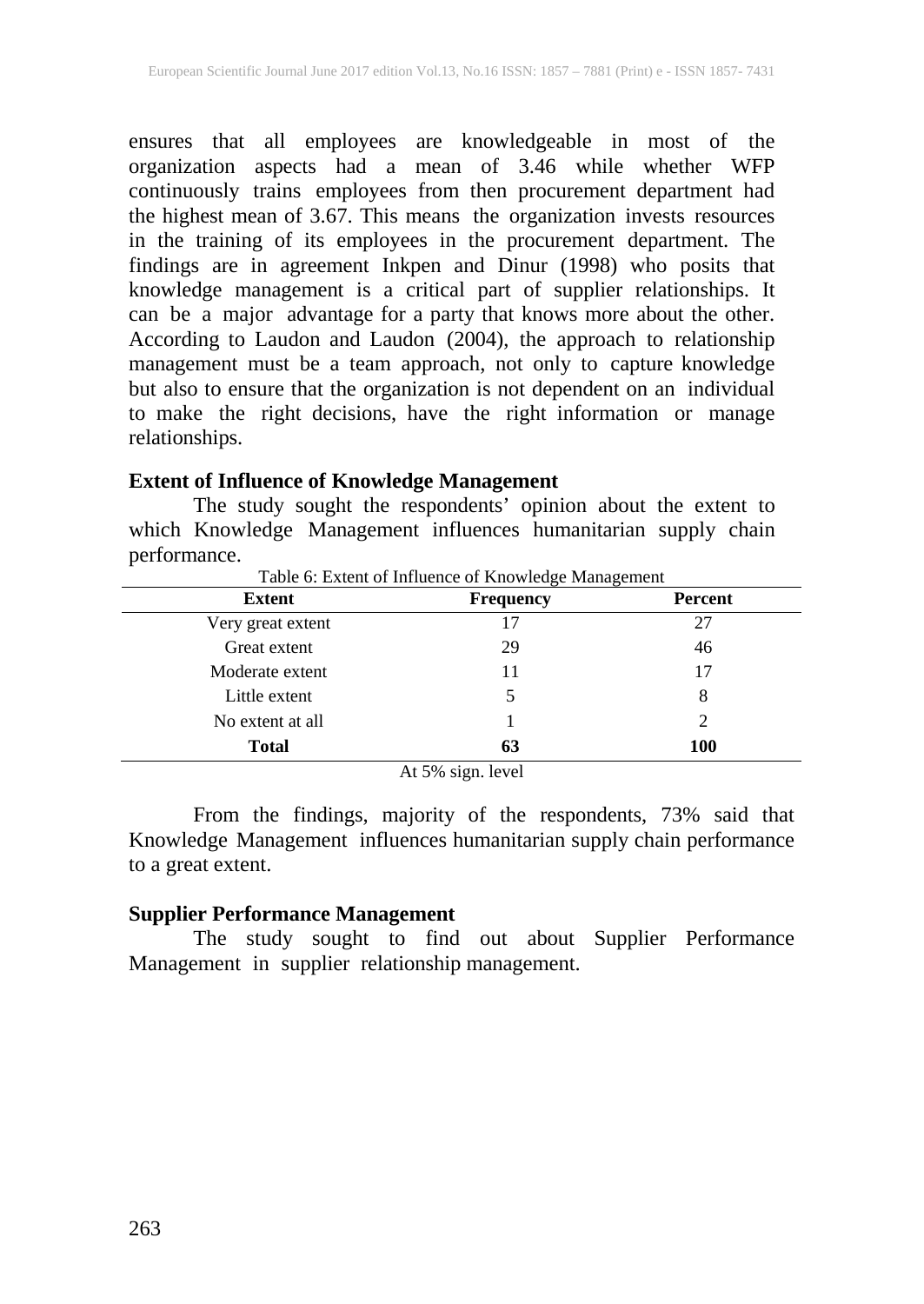| Table 7: Bupplier I cribinique management                                       |             |           |  |
|---------------------------------------------------------------------------------|-------------|-----------|--|
|                                                                                 | <b>Mean</b> | Std. Dev. |  |
| WFP is keen on suppliers of critical commodities like food                      | 4.83        | 0.38      |  |
| WFP has put in place mechanisms to evaluate the performance of its<br>suppliers |             | 0.51      |  |
| WFP has mechanisms to ensure suppliers conform to quality<br>standards          | 4.66        | 0.48      |  |
| WFP has mechanisms to ensure suppliers comply with standard 3.91<br>prices      |             | 1.01      |  |
| WFP has mechanisms to ensure suppliers conform to lead-time 4.40<br>standards   |             | 0.65      |  |
| $A + F = 1$                                                                     |             |           |  |

Table 7: Supplier Performance Management

At 5% sign. level

From the findings, whether WFP has mechanisms to ensure suppliers comply with standard prices had a mean of 3.91, whether WFP has mechanisms to ensure suppliers conform to lead-time standards had a mean of 4.40, whether WFP has put in place mechanisms to evaluate the performance of its suppliers had a mean of 4.46, whether WFP has mechanisms to ensure suppliers conform to quality standards had a mean of 4.66 while whether WFP is keen on suppliers of critical commodities like food had the highest mean of 4.83. According to Tan, Kannan and Handfield (1998), measurement of supplier performance is a step in the right direction. Focusing on critical suppliers or suppliers that constitute the largest portion of spending enables a company to identify and manage those performance issues that could have the most immediate and greatest impact on its operations and its perception in the market.

#### **Extent of Influence of Supplier Performance Management**

The study sought the respondents' opinion about the extent to which Supplier Performance Management influences humanitarian supply chain performance.

| <b>Extent</b>     | <b>Frequency</b> | Percent    |
|-------------------|------------------|------------|
| Very great extent | 25               | 40         |
| Great extent      | 32               | 51         |
| Moderate extent   |                  | X          |
| Little extent     |                  |            |
| <b>Total</b>      | 63               | <b>100</b> |

Table 8: Extent of Influence of Supplier Performance Management

At 5% sign. level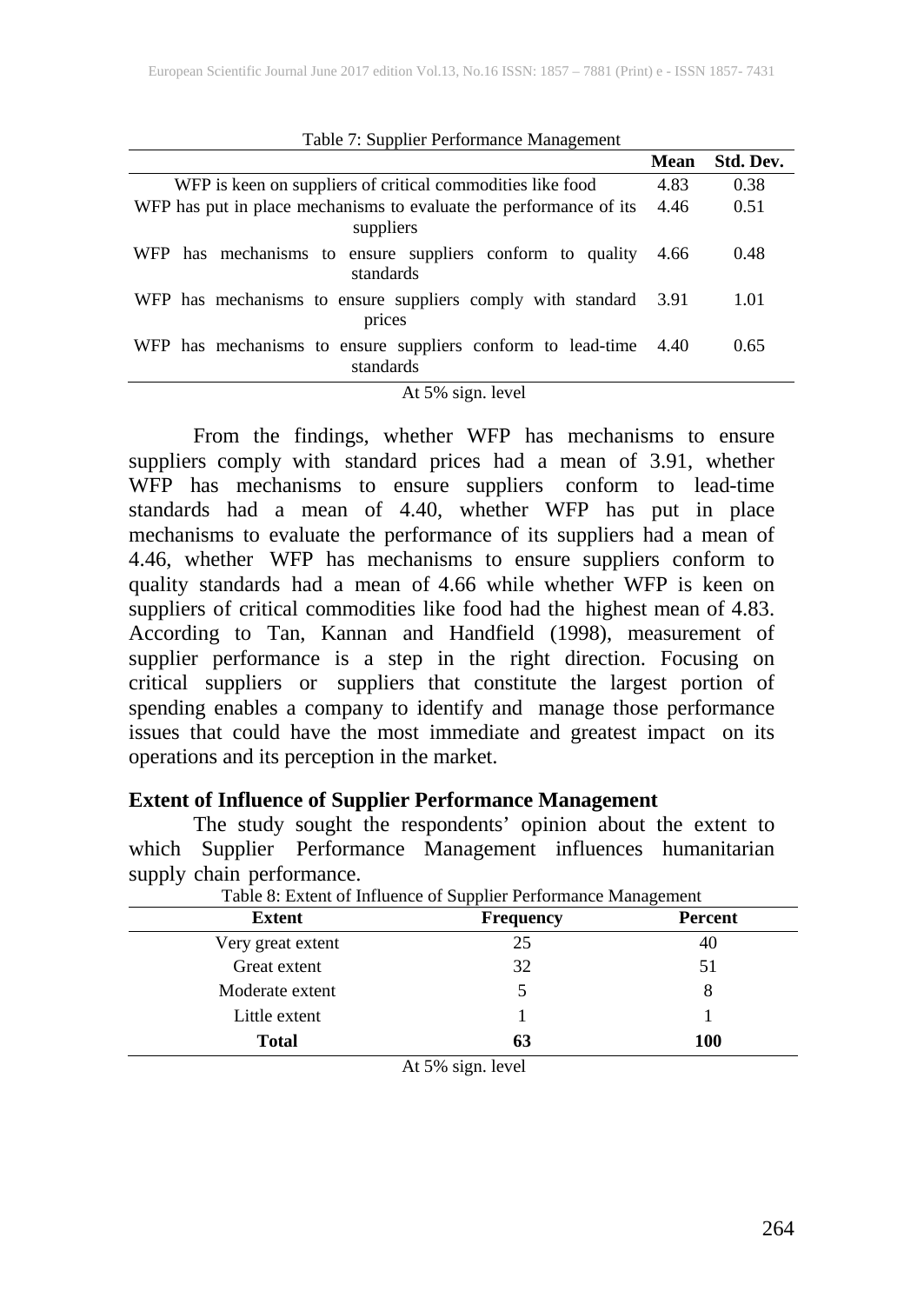From the findings, majority of the respondents, 91% said that Supplier Performance Management influences humanitarian supply chain performance to a great extent.

### **Information Technology**

The study sought to find out about Information Technology in supplier relationship management. Table 9: Information Technology

|                                                                                             | <b>Mean</b> | Std. Dev. |
|---------------------------------------------------------------------------------------------|-------------|-----------|
| WFP's supply chain management system is IT integrated                                       | 4.57        | 0.49      |
| WFP has installed software to ensures real time sharing<br>of information with suppliers    | 4.40        | 0.49      |
| At WFP, technology tools are used to determine who to buy from<br>and what to buy from them | 3.54        | 0.51      |
| At WFP, IT is used in the execution and management of<br>purchase orders                    | 4.66        | 0.48      |
| At WFP, a Web-based catalogue system is used                                                | 3.91        | 1.01      |
| At 5% sign. level                                                                           |             |           |

From the findings, whether at WFP, technology tools are used to determine who to buy from and what to buy from them had a mean of 3.54, whether at WFP a Web-based catalogue system is used had a mean of 3.91, whether WFP has installed software to ensures real time sharing of information with suppliers had a mean of 4.40, whether WFP's supply chain management system is IT integrated had a mean of 4.57 and whether at WFP, IT is used in the execution and management of purchase orders had the highest mean of 4.66. According to Bowersox, Closs and Cooper (2002), the integration of technology in SRM applications allows co-operating parties to conceptualize and codify best practices into their interaction, as well as enforce compliance across multiple divisions and locations. SRM partners can use technology to allow each other to see information they might have kept secret from one another before, such as real-time changes in prices paid for components or changes in actual shipping costs.

#### **Extent of Influence of Information Technology**

The study sought the respondents' opinion about the extent to which Information Technology influences humanitarian supply chain performance.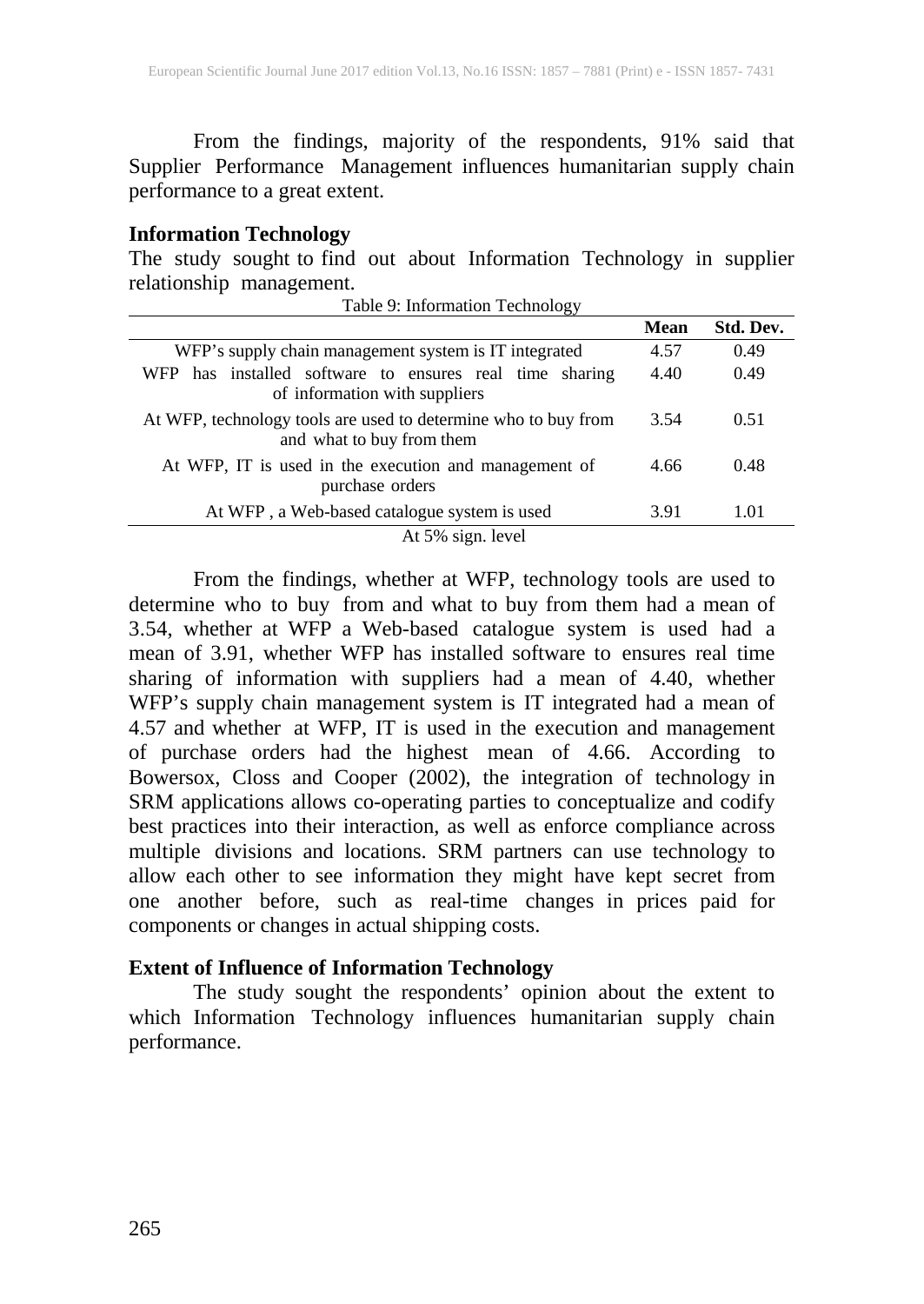| <b>Frequency</b>            | Percent |
|-----------------------------|---------|
| 22                          | 35      |
| 30                          | 48      |
|                             | 14      |
| $\mathcal{D}_{\mathcal{L}}$ | 3       |
| 63                          | 100     |
|                             |         |

Table 10: Extent of Influence of Information Technology

At 5% sign. Level

From the findings, majority of the respondents, 83% said that<br>ation Technology influences humanitarian supply chain Information Technology influences humanitarian supply chain performance to a great extent.

#### **Humanitarian Supply Chain Performance**

The study sought to find out the performance of WFP's humanitarian supply chain performance in terms of quality, cost, dependability, flexibility and cost. Results are given on Table 12.

|  |  |  |  |  |  |  | Table 11: Humanitarian Supply Chain Performance |
|--|--|--|--|--|--|--|-------------------------------------------------|
|--|--|--|--|--|--|--|-------------------------------------------------|

|                                                                                                                      | <b>Mean</b> | Std. Dev. |
|----------------------------------------------------------------------------------------------------------------------|-------------|-----------|
| WFP Somalia delivers defect free food supplies to beneficiaries                                                      | 3.51        | 1.15      |
| Beneficiaries are satisfied with the quality of our food supplies                                                    | 3.17        | 1.12      |
| There are no cases of diseases affecting the beneficiaries due to<br>poor quality food supplies                      | 3.69        | 1.11      |
| Our food supplies reach beneficiaries in time.                                                                       | 2.96        | 1.34      |
| At WFP Somalia, there are no cases of delayed supplies                                                               | 3.37        | 1.03      |
| There are no cases of starvation among beneficiaries due to                                                          | 3.43        | 1.12      |
| delayed food supplies                                                                                                |             |           |
| WFP Somalia beneficiaries get food supplies when promised                                                            | 2.90        | 1.42      |
| WFP has reduced significantly the cost of delivering food supplies                                                   | 3.34        | 1.19      |
| WFP Somalia has great minimized the time between the order and<br>the availability of food supplies to beneficiaries | 3.10        | 1.66      |
| WFP Somalia uses versatile equipment                                                                                 | 3.12        | 2.11      |
| WFP suppliers have flexibility performance                                                                           | 3.22        | 1.21      |
| At WFP Somalia we have a multi-skilled workforce                                                                     | 3.27        | 1.21      |

At 5% sign. level

From the findings, the area where the organization's supply chain has performed best is in food quality. This is indicated by the fact that there have not been cases of diseases affecting the beneficiaries due to poor quality food supplies, with the highest mean of 3.69. This is followed by another aspect of quality where respondents agreed that WFP Somalia delivers defect free food supplies to beneficiaries, with a mean of 3.51. The organization's humanitarian supply chain has not performed well on dependability with whether WFP Somalia beneficiaries get food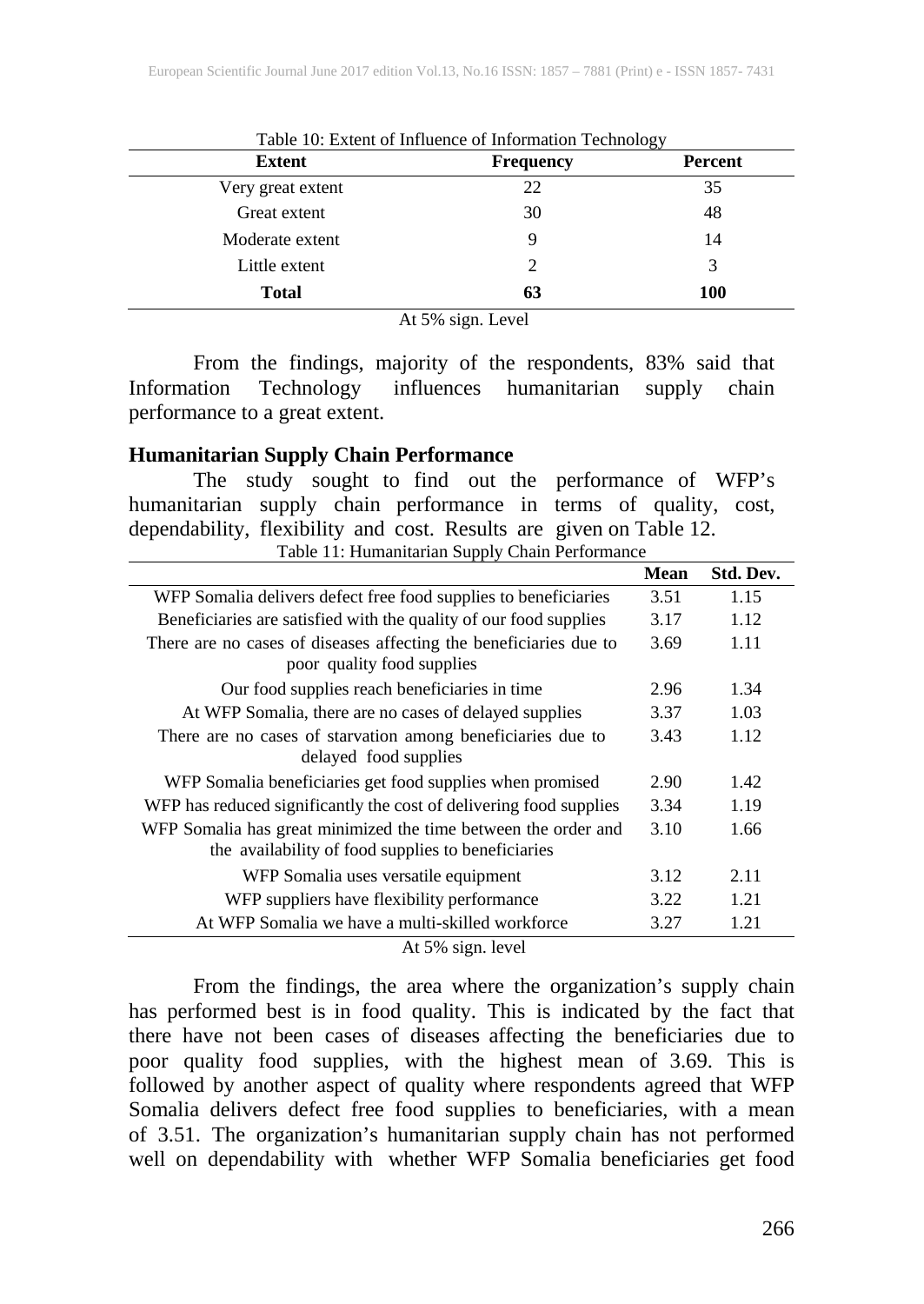supplies when promised having the lowest mean of 2.90. According to Beamon and Balcik (2008), the primary goal in relief operations is to minimize the response time (to deliver supplies to the areas as they are needed). Moreover, relief efforts generally operate on limited funds, which increase the importance of efficient (low cost) inventory management systems. When disasters strike, relief organizations respond by delivering aid to those in need. Their supply chains must be both fast and agile, responding to sudden-onset disasters which may occur.

|                                         | Table 12: Multiple Regression Analysis<br>Unstandardized<br>Coefficients |            | Standardized<br>Coefficients | T        | Sig.  |
|-----------------------------------------|--------------------------------------------------------------------------|------------|------------------------------|----------|-------|
|                                         | B                                                                        | Std. Error | <b>B</b> eta                 |          |       |
| (Constant)                              | 0.853                                                                    | 1.068      |                              | 0.799    | 0.433 |
| <b>Information Sharing</b>              | 0.169                                                                    | 0.193      | $-0.08$                      | $-0.358$ | 0.724 |
|                                         |                                                                          |            |                              |          |       |
| <b>Multiple Tiers</b>                   | 0.156                                                                    | 0.203      | 0.135                        | 0.619    | 0.543 |
| Knowledge Management                    | 0.128                                                                    | 0.250      | $-0.242$                     | $-0.891$ | 0.383 |
| <b>Supply Performance</b><br>Management | 0.205                                                                    | 0.16       | 0.346                        | 1.284    | 0.213 |
| Information Technology                  | 0.167                                                                    | 0.231      | 0.012                        | 1.123    | 0.432 |

#### **Multiple Regression Analysis**

At 5% sign. level

Multiple regression analysis was done to determine the relationship between the WFP's Humanitarian supply chain performance and the five independent variables (Information Sharing, Multiple Tiers for Value Generation, Knowledge Management, Supplier Performance Management and IT integration) investigated in this survey. The regression equation  $(Y =$  $\beta_0 + \beta_1 X_1 + \beta_2 X_2 + \beta_3 X_3 + \beta_4 X_4 + \beta_5 X_5 + \epsilon$ ) was:

 $Y = 0.853 + 0.169X1 + 0.156X2 + 0.128X3 + 0.205X4 + 0.167X5 + 0$ 

Whereby:  $Y =$  Performance (quality, cost,

dependability, flexibility and cost)  $X_1$ = Information Sharing

 $X_2$  = Multiple Tiers for Value Generation

 $X_3$  = Knowledge Management

 $X_4$ = Supplier Performance Management  $X_5$ =

IT integration

At 5% level of significance, the analysis shows that taking all other independent variables at zero, a unit increase in information sharing will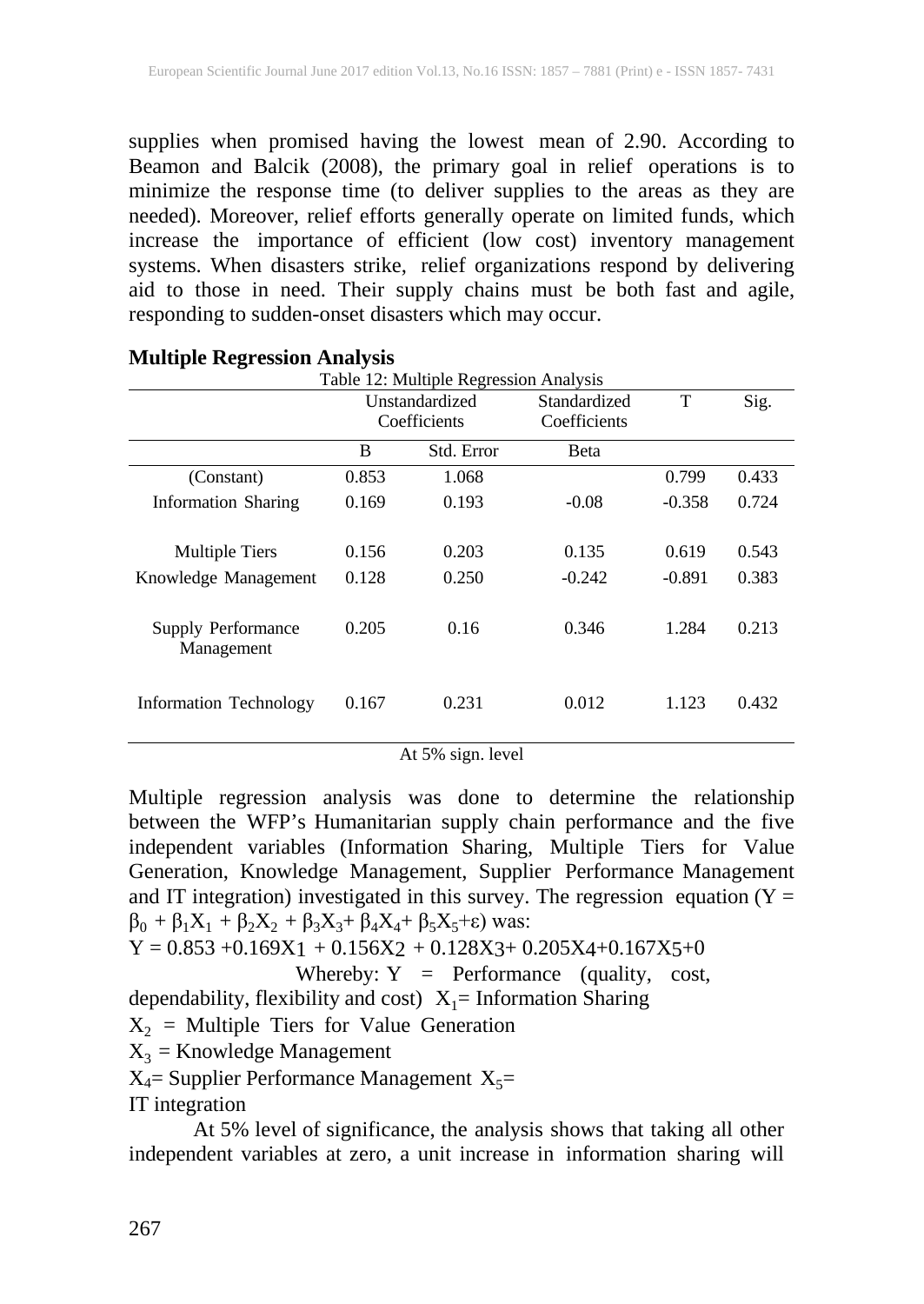lead to a 0.169 increase in humanitarian supply chain performance. A unit increase in Multiple Tiers for Value Generation will lead to a 0.156 increase in humanitarian supply chain performance; a unit increase in Knowledge Management will lead to a 0.128 increase in humanitarian supply chain performance; a unit increase in Supplier Performance Management will lead to a 0.205 increase in humanitarian supply chain performance while a unit increase in IT integration will lead to a 0.167 increase in humanitarian supply chain performance.

#### **Summary**

On information sharing, findings revealed that the organization always shares information with suppliers and that majority of the respondents said that information sharing greatly influences humanitarian supply chain performance. This is in agreement with Ounnar, Pujo, Mekaouche and Giambiasi (2007) who argued that organizations are beginning to understand and accept that if they do not open up to suppliers about their entire approach to cost investment return, it will be difficult for suppliers to contribute innovative ways to save money for both sides. With strategic information sharing between an organization and its suppliers, innovation is enhanced where suppliers are able to save significant money for an organization and share the cost savings for the benefit of all.

On multiple tiers valuation generation and humanitarian supply chain performance, results showed that WFP has multiple tier suppliers. This means that even though the organization had multiple supplier tiers for value generation, it did not know well the risk profile of each tier. It was also found that majority of the respondents think that multiple tiers greatly influence humanitarian supply chain performance. The findings are in agreement with Choy, Lee and Lo (2002) who posited that developing a collaborative relationship with a supplier does not occur overnight. It takes time to strengthen the various levels of communication. However, the same strategies that applied to an organization's first-tier supplier can also be applied to multiple tiers in the supply chain. As the market of tomorrow may be driven by competing supply chains, the ability to transfer those relationship skills to multiple tiers is a major advantage for organizations. Multi-tier supplier relationships are unique because they provide an opportunity for the organization and its suppliers to discuss mutual or company values (Shin, Collier & Wilson, 2000).

On knowledge management and humanitarian supply chain performance, it was revealed that WFP continuously trains employees from then procurement department. This means the organization invests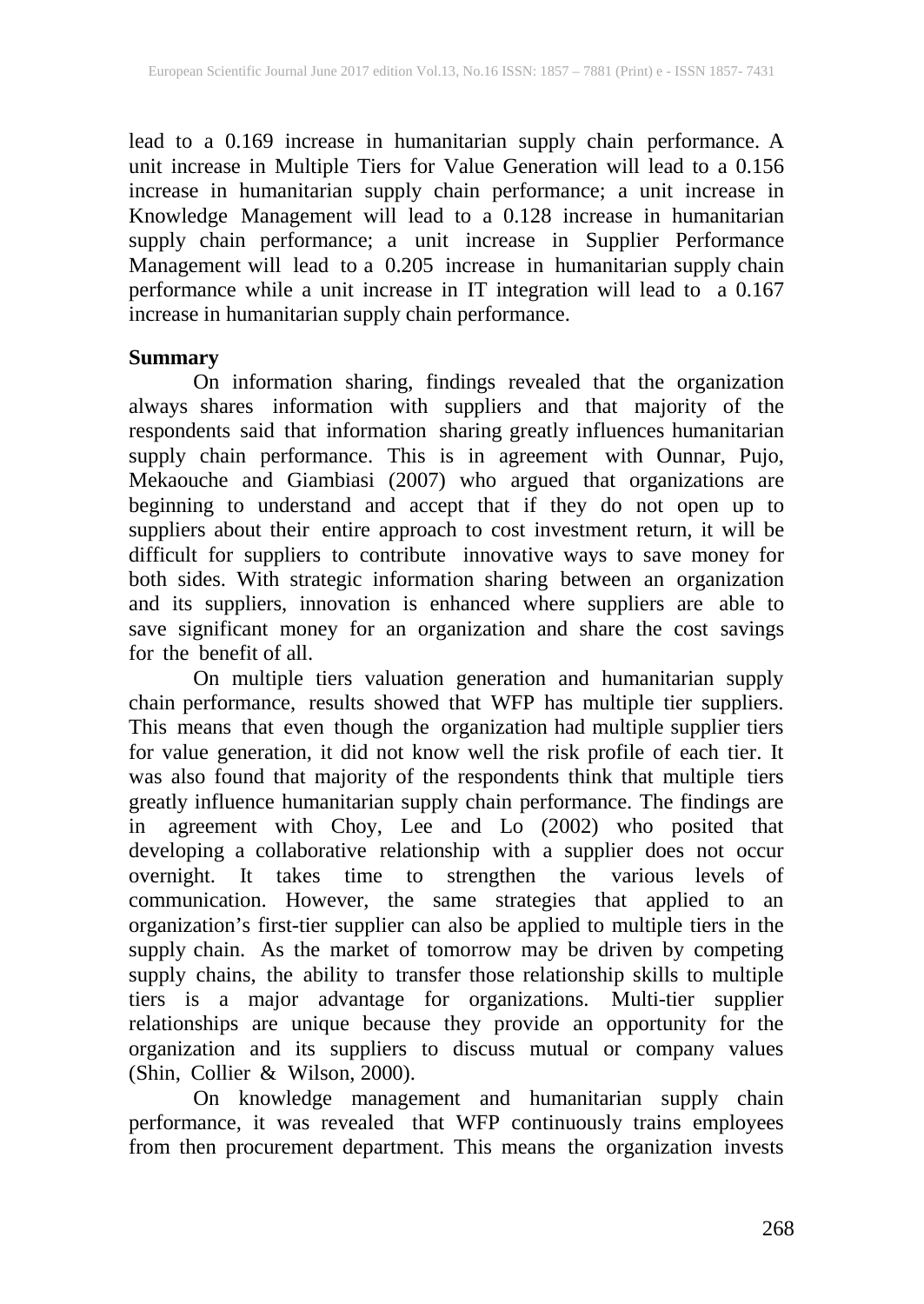resources in the training of its employees in the procurement department. It was also found that majority of the respondents think that Knowledge Management influences humanitarian supply chain performance to a great extent.

WFP has mechanisms to ensure suppliers conform to quality standards and is keen on suppliers of critical commodities like food. The organization should check on the dependability of its services as beneficiaries do not get food supplies as they are promised. The findings agree with Tan, Kannan and Handfield (1998) who explained that measurement of supplier performance is a step in the right direction. Focusing on critical suppliers or suppliers that constitute the largest portion of spending enables a company to identify and manage those performance issues that could have the most immediate and greatest impact on its operations and its perception in the market.

IT is used in the execution and management of purchase orders and that majority of the respondents think that Information Technology influences humanitarian supply chain performance to a great extent. These findings are in agreement with Bowersox, Closs and Cooper (2002) who argued that the integration of technology in SRM applications allows co-operating parties to conceptualize and codify best practices into their interaction, as well as enforce compliance across multiple divisions and locations. SRM partners can use technology to allow each other to see information they might have kept secret from one another before, such as real-time changes in prices paid for components or changes in actual shipping costs (Bowersox, Closs & Cooper, 2002).

On performance of WFP's humanitarian supply chain performance, results indicated that WFP Somalia delivers defect free food supplies to beneficiaries and that there are no cases of diseases affecting the beneficiaries due to poor quality food supplies. Results also showed that WFP Somalia beneficiaries do not get food supplies when promised. The findings are in agreement with Beamon and Balcik (2008) who posited that the primary goal in relief operations is to minimize the response time (to deliver supplies to the areas as they are needed). Relief efforts generally operate on limited funds, which increase the importance of efficient (low cost) inventory management systems. When disasters strike, relief organizations respond by delivering aid to those in need. Their supply chains must be both fast and agile, responding to suddenonset disasters which may occur (Beamon & Balcik, 2008).

### **Conclusion**

WFP shares information with suppliers, but the organization does not reward suppliers who share information. WFP has categorized its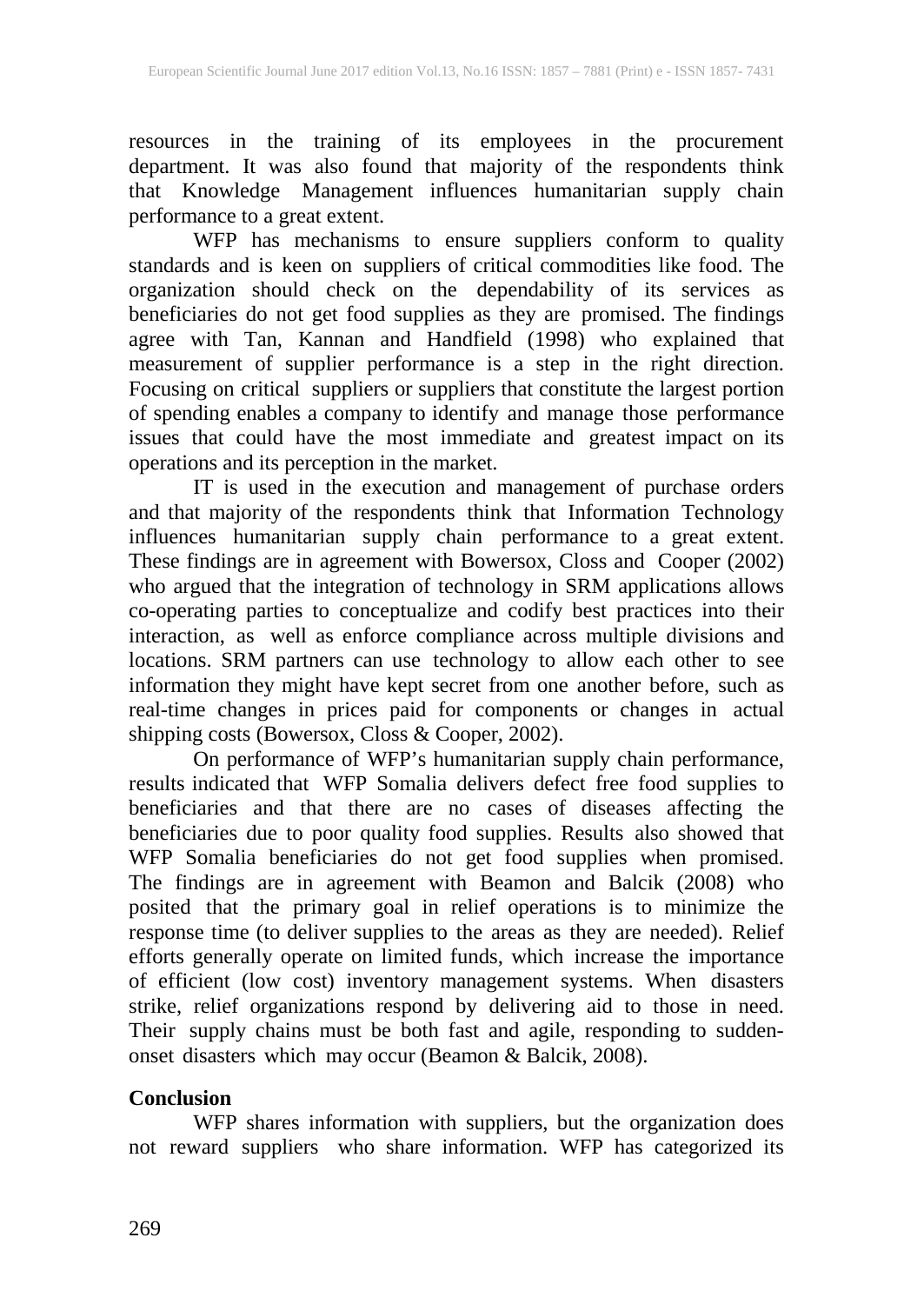suppliers into multiple tiers but does not know the risk profile of each tier. WFP continuously trains employees from then procurement department but does not do much to encourage individual learning. The organization has put in place mechanisms to ensure suppliers conform to quality standards and that the organization is keen on suppliers of critical commodities like food. IT is used in the execution and management of purchase orders. WFP's humanitarian supply chain performance, results indicated that WFP Somalia delivers defect free food supplies to beneficiaries there are no cases of diseases affecting the beneficiaries due to poor quality food supplies but its services are not much dependable as beneficiaries do not get food supplies as they are promised.

### **Recommendations**

Most humanitarian organizations share information with suppliers but they should go further and begin rewarding suppliers who share information in time as this will motivate them to continue doing so hence reduce quality problems and also reduce delivery time. It is not enough that organizations have multiple tier suppliers. Organizations should not only have multiple supply tiers but should also well understand each tiers risk profile. This will enable organizations mitigate any unforeseen events that may affect delivery of supplies especially during emergencies.

Organizations should also encourage individual learning. This will in turn enhance organizational learning and enable a culture of knowledge management which will increase the organizational supply chain performance. Learning organization begins from the individual. It is only when individuals in the organization learn that the whole organization learns. Organizations do not learn, individuals do. Organizations should also ensure the use of IT in all aspects of supplier relationship management if they have to realize an optimal humanitarian supply chain performance. Organizations should integrate software via the Web and the use of extendable markup language, which will make the technological problems much easier to deal with. Lastly, organizations should ensure that beneficiaries feel the organizations' services are dependable and deliver supplies as promised. The fundamental performance objectives that apply to all types of organizations and are closely related to customer satisfaction requirements are speed, dependability, flexibility, quality, and cost. If any of these objectives is not met, then the supply chain is obviously not performing well. This study investigated the effect of supplier relationship management on supply chain performance at the World Food Programme in Somalia. The researcher suggests that similar studies be conducted on other humanitarian organizations in the region so that generalizations can be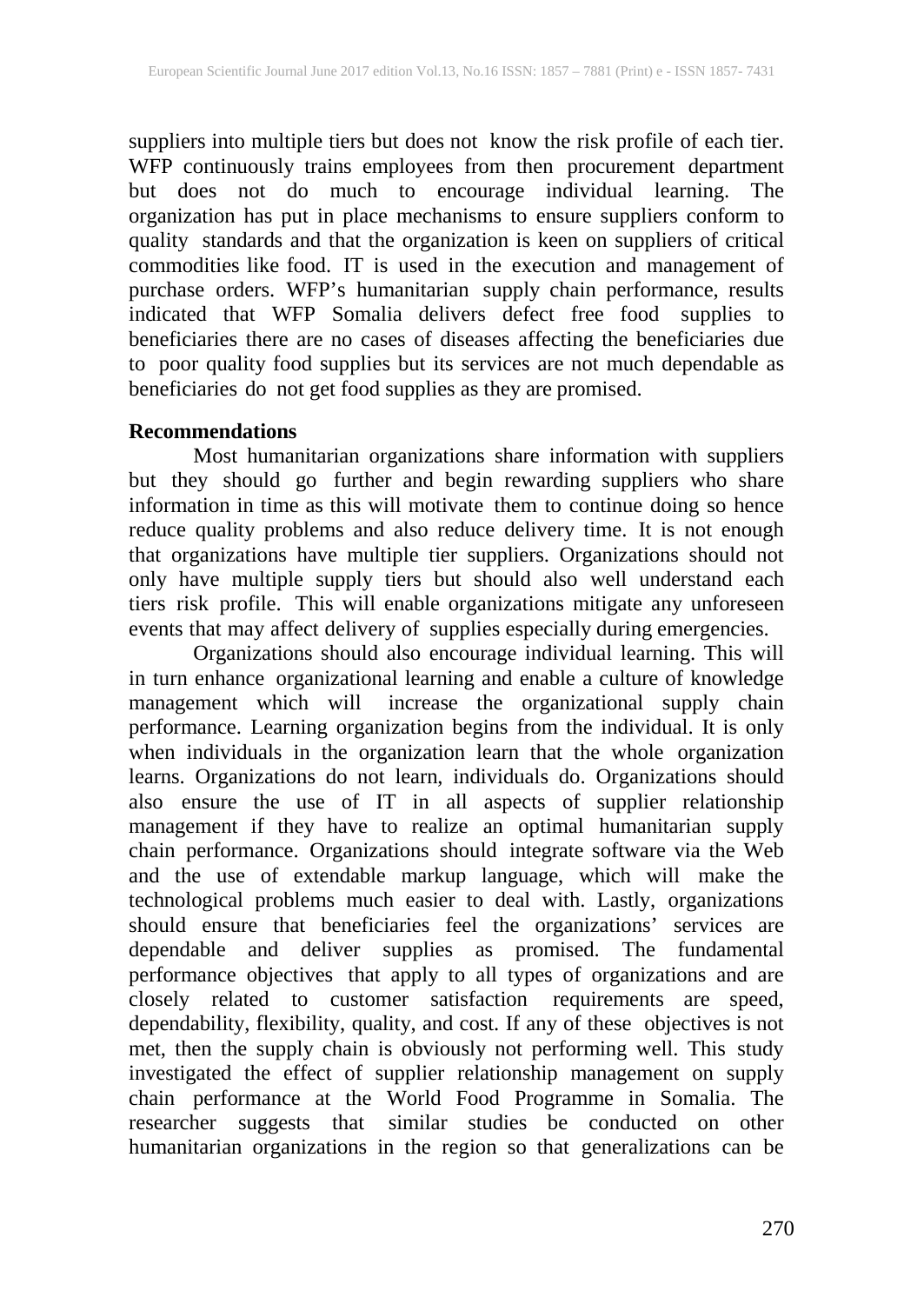done of effect of supplier relationship management on supply chain performance of humanitarian organizations in East Africa. It is also suggested that other studies be done to investigate the challenges facing humanitarian organizations in their supplier relationship management efforts. This will enable these organizations come up with ways of mitigating these challenges and hence increase the performance of their supply chains.

### **References**

- 1. Appelfeller, W. & Buchholz, W. (2005). Supplier relationship management. *Strategie, Organisation und IT des modernen Beschaffungsmanagements*, 12(2); 156-170
- 2. Batista, L. (2009). Key operations performance factors on trade and transport facilitation.
- 3. Beamon, B. M., & Balcik, B. (2008). Performance measurement in humanitarian relief chains. International Journal of Public Sector Management, 21(1), 4-25.
- 4. Bhagwat, R., & Sharma, M. K. (2007). Performance measurement of supply chain management: A balanced scorecard approach. Computers & Industrial Engineering, 53(1), 43-62.
- 5. Bowersox, D. J., Closs, D. J., & Cooper, M. B. (2002). Supply chain logistics management (Vol. 2). New York, NY: McGraw-Hill.
- 6. Cannon, J. P., & Homburg, C. (2001). Buyer-supplier relationships and customer firm costs. Journal of Marketing, 65(1), 29-43.
- 7. Choy, K. L., Lee, W. B., & Lo, V. (2002). Development of a case based intelligent customer–supplier relationship management system. Expert systems with Applications, *23*(3), 281-297.
- 8. Clarke, W. S., & Herbst, J. I. (Eds.). (1997). Learning from Somalia: the lessons of armed humanitarian intervention (p. 15). Oxford: Westview Press.
- 9. Cox, A. (2004). The art of the possible: relationship management in power regimes and supply chains. Supply Chain Management: An International Journal, 9(5), 346- 356.
- 10. Inkpen, A. C., & Dinur, A. (1998). Knowledge management processes and international joint ventures. Organization Science, 9(4), 454-468.
- 11. Lascelles, D. M., & Dale, B. G. (1989). The buyer-supplier relationship in total quality management. Journal of Supply Chain Management, 25(2), 10.
- 12. Laudon, K. C., & Laudon, J. P. (2004). Management information systems: managing the digital firm. *New Jersey*, *8*.